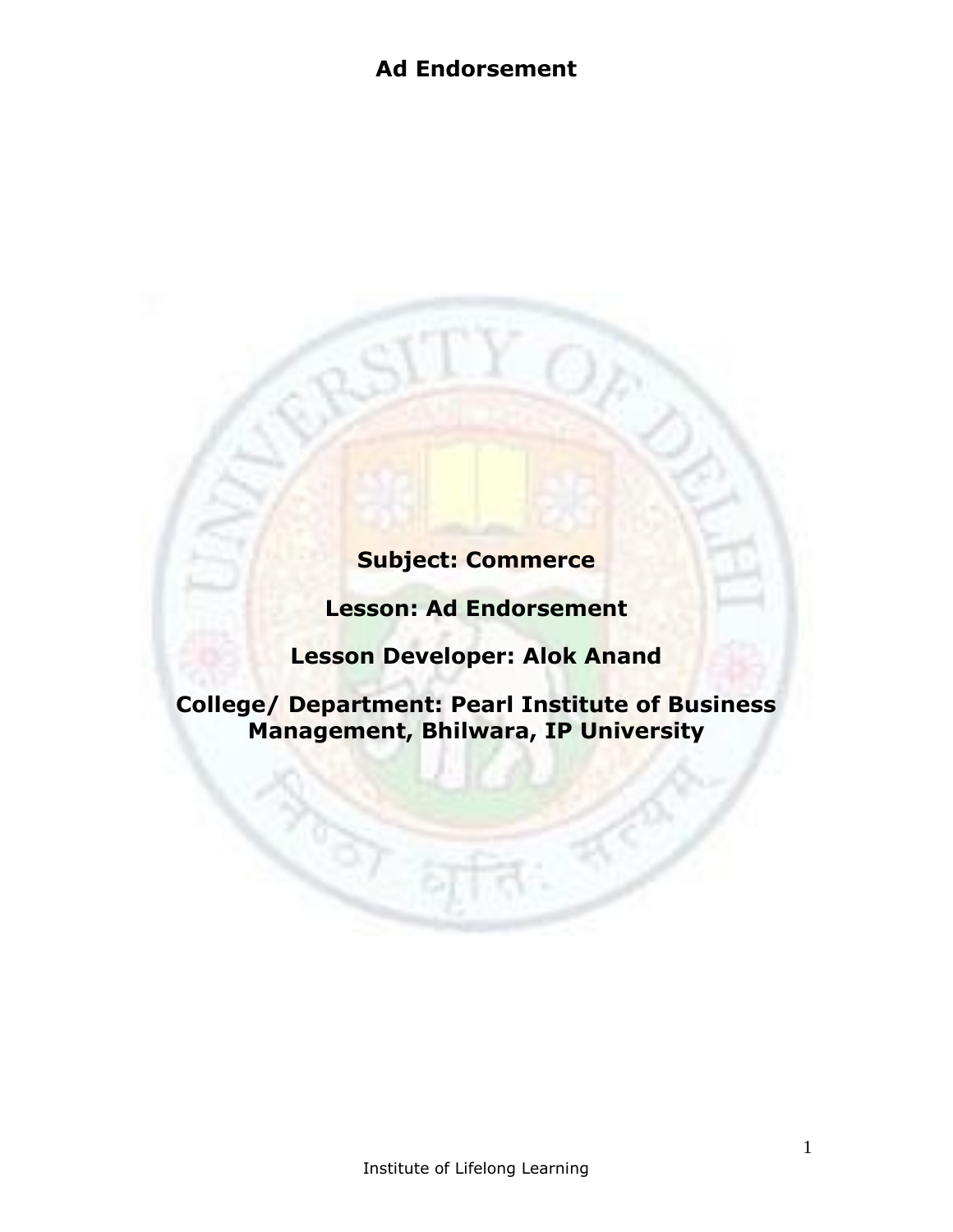## **Table of Contents:**

## **Lesson: Ad Endorsement**

- 1: Learning Outcomes
- 2: Introduction
- 3: Meaning of Endorsement
- 4: Meaning of Endorser
- 5: Types of Endorsers
- 6: Celebrity Endorsement
	- 6.1: The Impact of Celebrity on Brands
	- 6.2: The Need to Use Celebrities
	- 6.3: The Current Scenario
	- 6.4: Celebrity Brand Matchup
	- 6.5: Disconnect in the Values
	- 6.6: Selection of a Celebrity The Tears Model
- 7: Issues in Endorsement
- 8: Factors Effecting Choice of Endorsement
- **Summary Exercises Glossary** References

## **1. Learning Outcomes:**

At the end of this lesson, you should be able to:

- define the meaning of the term celebrity,
- understand what is endorsement,
- identify the factors behind choice of celebrity,
- gain knowledge about the influence the celebrity endorsement has on the brand,
- apply the knowledge of matchup of the celebrity with the brand,
- differentiate between celebrities and non celebrities.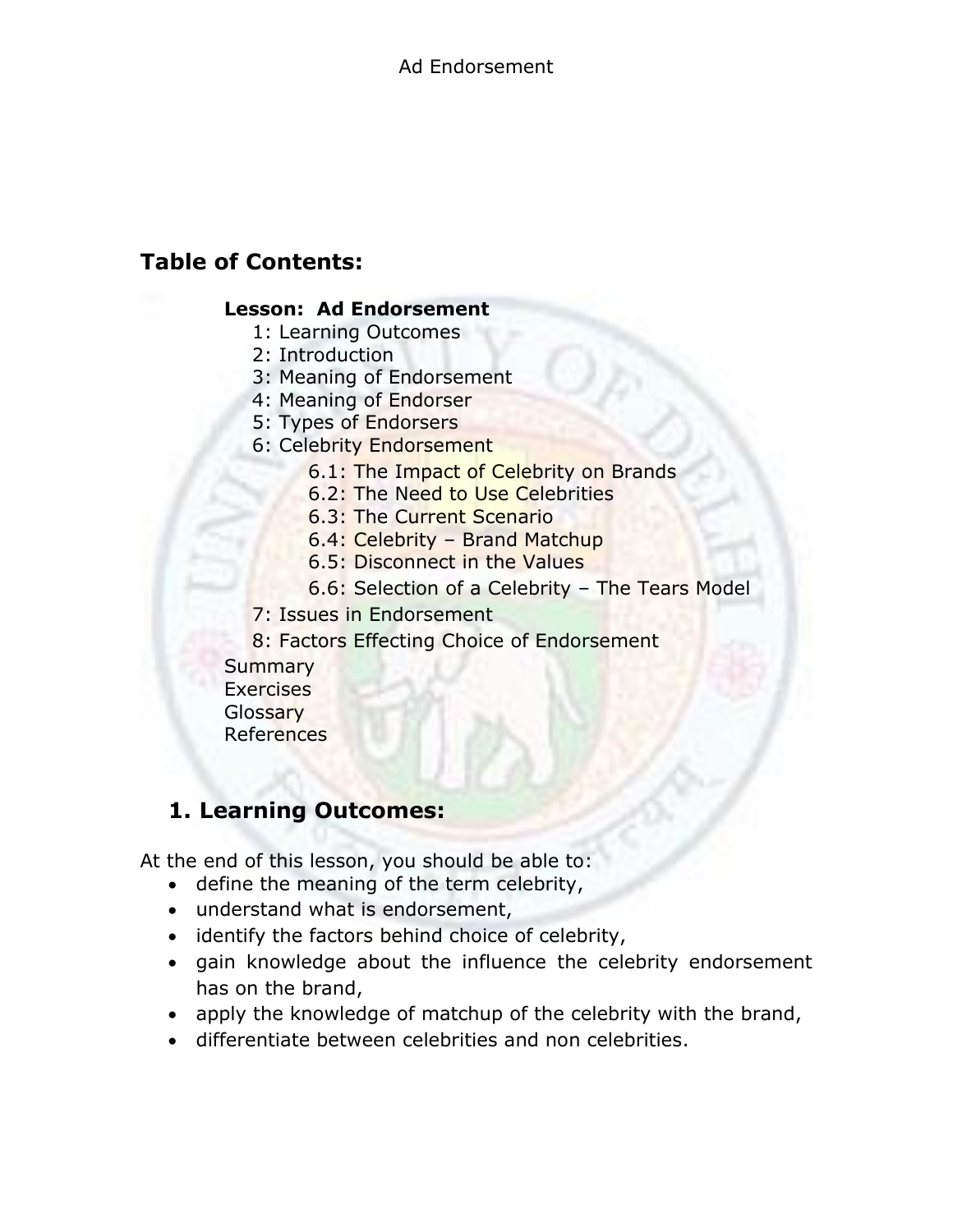# **2. Introduction:**

A common feature of all well made and successful advertisements is a person endorsing (talking highly about the features/benefits of) the product. The person might do it openly or subtly. In addition, the person could be a celebrity or a noncelebrity. This lesson will take you though all aspects related to endorsement, touching upon the connection and disconnect between the brand and the endorser, the choice of the celebrity.

## **3. Meaning of Endorsement**

Think of a product or a service. Now think of a product or a service you are satisfied with. Will you talk to other people about this product/service? Why?

Whether it is an ad for a product or service in print or broadcast media, one can see all kinds of people trying to sell all kinds of products and services. This ranges from Actors, Models, Television Personalities, Sportspeople, Entertainment personalities, Corporates to peoples like Lalitaji in Surf campaign or the Waterfall girl in Liril ad who became celebrities as a result or even the average person on the street.

### **Value Addition 1: Video**

#### **An Example of Ad Endorsement**

Click on the link below to view the ad of Surf. Give your opinion about the impact of the advertisement. How important do you think has been 'Lalitaji' in the ad? Discuss your opinion with your peers.

Source: [www.youtube.com/watch?v=CN\\_plnOolf8](http://www.youtube.com/watch?v=CN_plnOolf8)

Figure 1: Click on the link below to view a picture of an Endorser in the ad for Liril soap

Source:<http://bellurramki18.files.wordpress.com/2006/09/liril.jpg>

Some or all of the personalities mentioned above, could do it or actually do it verbally, through demonstrations, display of name on or in the ad. It can be done or is done by adding their signature or other known feature that can be associated or attached to them.

This is referred to as an endorsement.

Simply stated an Endorsement means 'a promotional statement'.

## **4. Meaning of Endorser**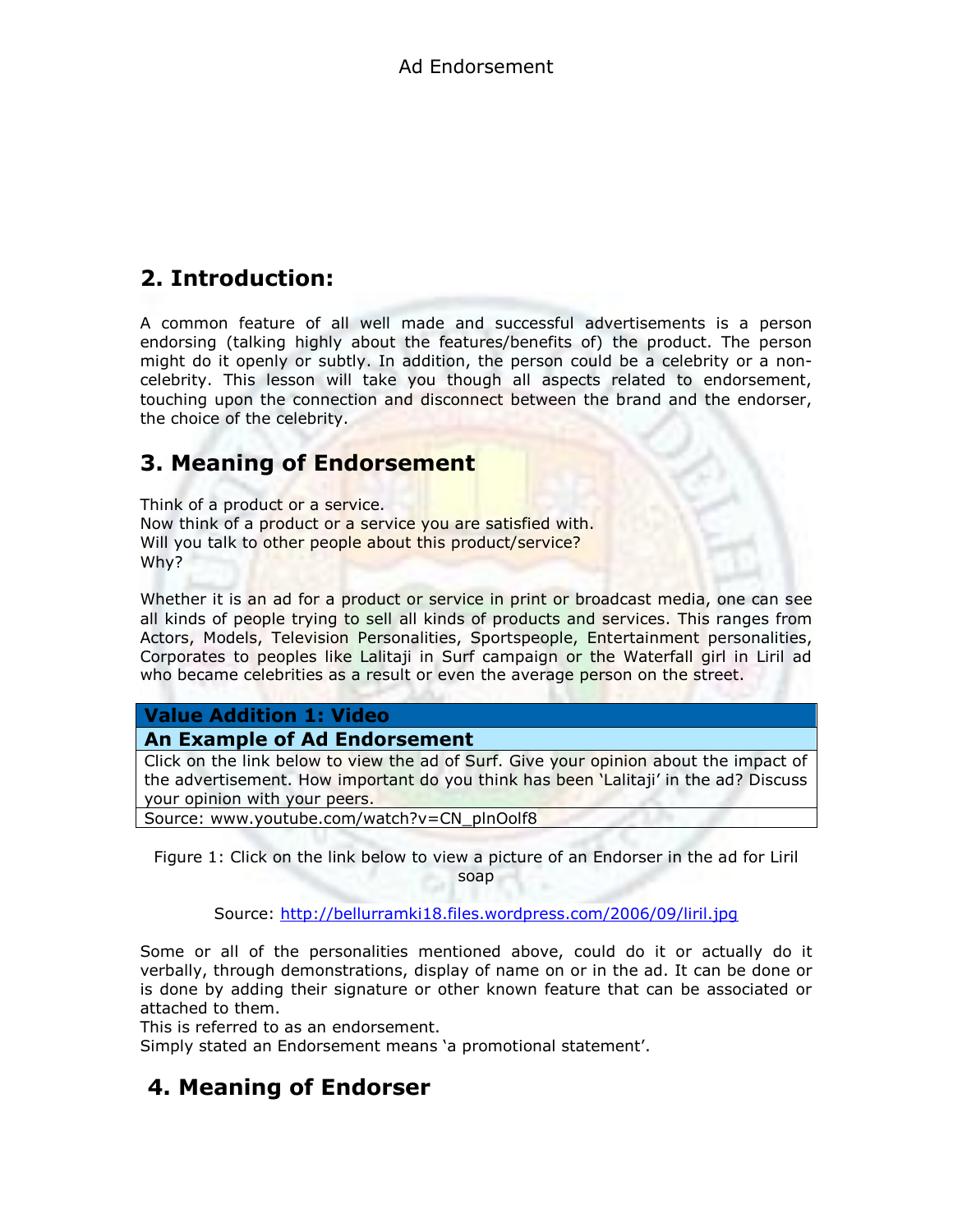The person or organization that does this either for a payment or for free, is called an endorser.

According to Cambridge dictionary, an endorser is "someone, especially a well-known person, who appears in an advertisement saying that they use and like a particular product"

#### **History of Endorsement**

According to Kerry Seagrave in his book, Endorsements in Advertising- a Social History, "Before World War I, endorsement ads were tied to patent medicine, and were left with a bad reputation when that industry was exposed as quackery" (imitation or fake).

The reputation was well earned: claims of a product's curative powers sometimes ran opposite the endorser's obituary (an announcement, especially in a newspaper, of somebody's death, often with a short biography), and Lillian Russell once testified that a certain compound had made her "feel like a new man".

Distrusted by the public, banished (never mentioned) from mainstream publications, endorsements were never used seriously until around 1920, but returned, with the growth of consumerism and modern media.

Despite its questionable effectiveness, endorsement advertising is now everywhere, costing advertisers (and consequently consumers) hundreds of millions of dollars annually."



#### Figure 2(a): Ad of Pears Soap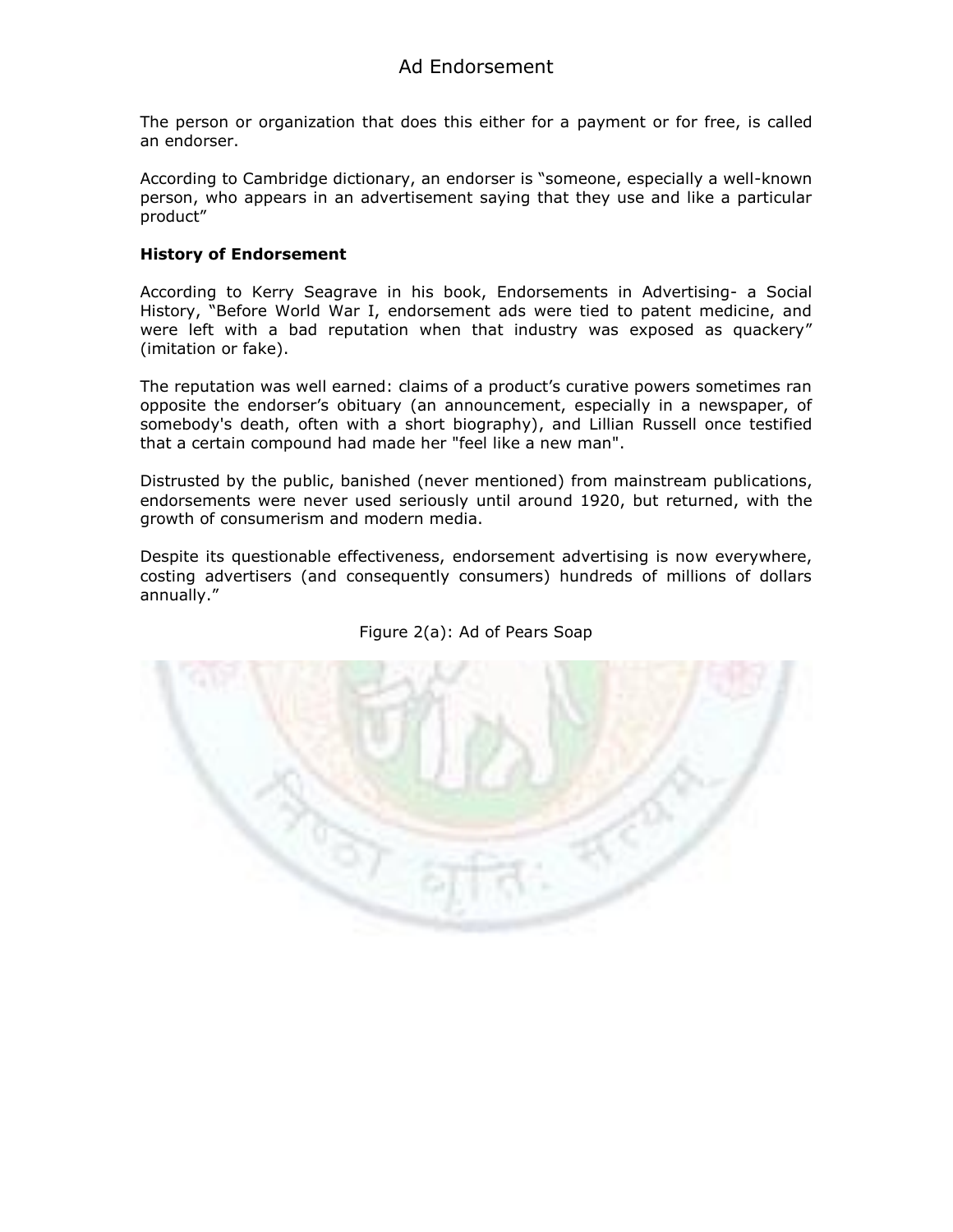

Source: [http://en.wikipedia.org/wiki/File:Pears\\_Soap\\_1900.jpg](http://en.wikipedia.org/wiki/File:Pears_Soap_1900.jpg)

The 1st such endorsement on a large scale was by a soap manufacturer, Pears, who hired a popular and beautiful actress of her time, Lily Langtry, to give the following statement, "Since using Pears Soap, I have discarded all others." A large sum of money was given to artist John Millais, at that time, for painting this (since printing of posters started happening much later) and thus began the use of fine art to sell products. This was used in all their promotional material and the ad was much talked about and contributed greatly to the popularity of the product.

Figure 2(b): Click on the link below to see another ad of Pears Soap Source:

[http://cache2.allpostersimages.com/p/LRG/17/1747/VYM3D00Z/posters/lillie](http://cache2.allpostersimages.com/p/LRG/17/1747/VYM3D00Z/posters/lillie-langtry-and-the-prince-of-wales-used-to-endorse-the-virtues-of-pears-soap.jpg)[langtry-and-the-prince-of-wales-used-to-endorse-the-virtues-of-pears-soap.jpg](http://cache2.allpostersimages.com/p/LRG/17/1747/VYM3D00Z/posters/lillie-langtry-and-the-prince-of-wales-used-to-endorse-the-virtues-of-pears-soap.jpg)

# **5. Types of Endorsers**

Generally the endorsers can be divided into 4 categories:

- Celebrities
- CEOs
- Experts
- Typical Persons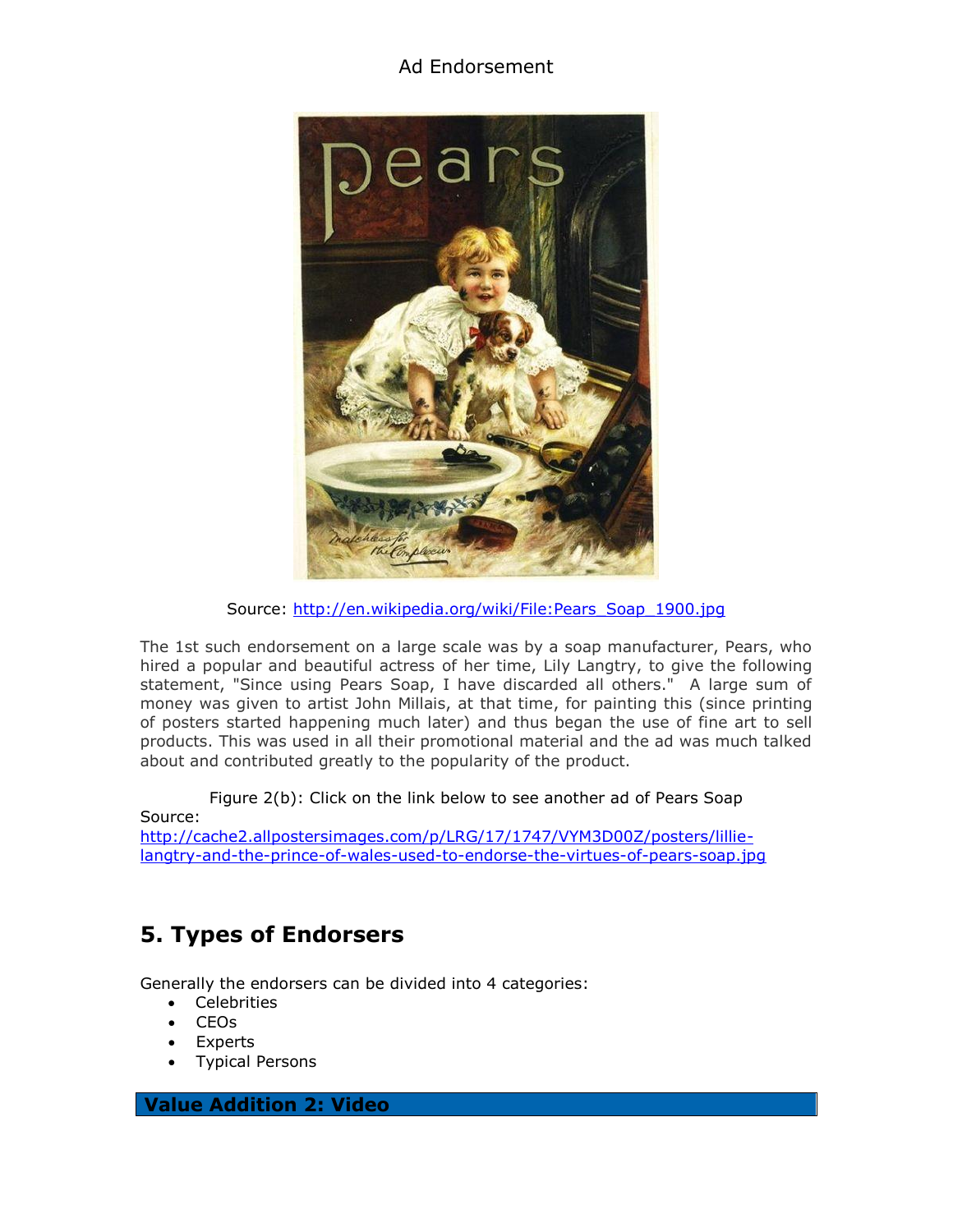#### **Relevance of Ad Endorser**

Click on the links below to watch the Donald Trump's ad for Trump Steaks and 'Alpenliebe' ad titled 'Center Fresh Jugalbandi'.



Watch out the differences in the two ads with respect to endorsement. In your opinion, which one is more impactful? Give reasons to justify your point of view. Source: 1. [http://www.youtube.com/watch?v=LyONt\\_ZH\\_aw](http://www.youtube.com/watch?v=LyONt_ZH_aw) 2.<http://www.youtube.com/watch?v=V8zJfzfoEEA>

## **6. Celebrity Endorsement**

**Celebrity:** A celebrity is someone who has been able to get a lot of public recognition by a large number of people from various field and disciplines. Not many knew Psy before his video Gangnam style became a superhit on YouTube and also talked about a lot on facebook. Closer home, there is a similar case with YoYo Honey Singh, the pop sensation.

Figure 3(a): Celebrity – Amitabh Bachchan

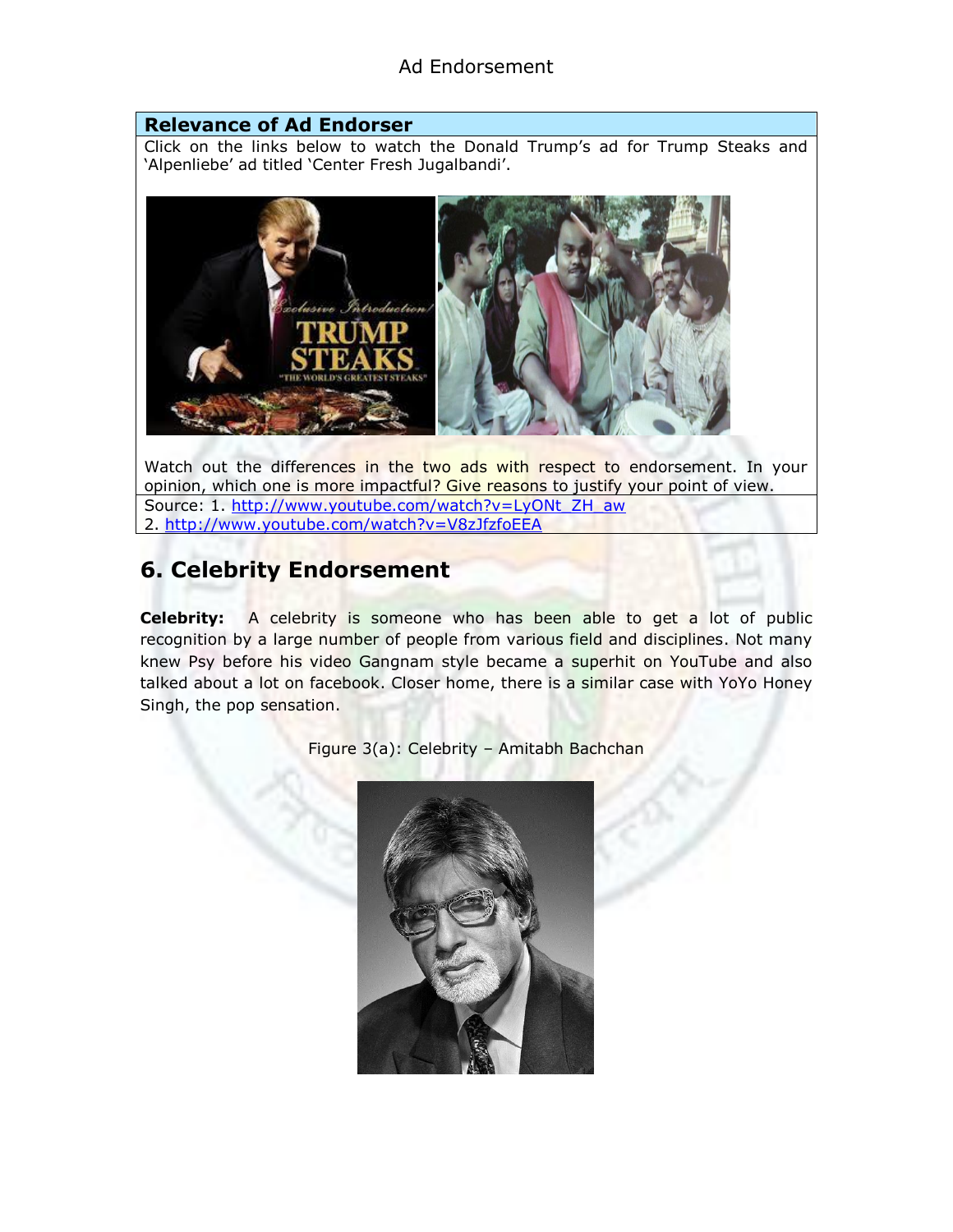Source:

[http://hi.wikipedia.org/wiki/%E0%A4%9A%E0%A4%BF%E0%A4%A4%E0%A5%8D](http://hi.wikipedia.org/wiki/%E0%A4%9A%E0%A4%BF%E0%A4%A4%E0%A5%8D%E0%A4%B0:BACHCHAN_Amitabh_03-24x30-2009b.jpg) [%E0%A4%B0:BACHCHAN\\_Amitabh\\_03-24x30-2009b.jpg](http://hi.wikipedia.org/wiki/%E0%A4%9A%E0%A4%BF%E0%A4%A4%E0%A5%8D%E0%A4%B0:BACHCHAN_Amitabh_03-24x30-2009b.jpg)

Figure 3(b): Celebrity – Sachin Tendulkar



#### Source:

[http://hi.wikipedia.org/wiki/%E0%A4%9A%E0%A4%BF%E0%A4%A4%E0%A5%8D](http://hi.wikipedia.org/wiki/%E0%A4%9A%E0%A4%BF%E0%A4%A4%E0%A5%8D%E0%A4%B0:Sachin_Tendulkar_Autograph.jpg) [%E0%A4%B0:Sachin\\_Tendulkar\\_Autograph.jpg](http://hi.wikipedia.org/wiki/%E0%A4%9A%E0%A4%BF%E0%A4%A4%E0%A5%8D%E0%A4%B0:Sachin_Tendulkar_Autograph.jpg)

Figure 3(c): Celebrity – Mahesh Bhupathi



Source: [http://en.wikipedia.org/wiki/File:Mahesh\\_Bhupathi\\_US\\_Open\\_2009-2010-](http://en.wikipedia.org/wiki/File:Mahesh_Bhupathi_US_Open_2009-2010-01-02.jpg)

[01-02.jpg](http://en.wikipedia.org/wiki/File:Mahesh_Bhupathi_US_Open_2009-2010-01-02.jpg)

Celebrities generally enjoy a high degree of public awareness, recognition and adulation. In public they can be seen and associated in different ways. First, they could be discharging their professional duties and commitments, e.g. tennis player Mahesh Bhupathi might play tennis in front of an audience in Wimbledon and seen in ads of products like Colgate toothpaste. Celebrities are seen everywhere, attending events like the Filmfare Awards, or world premieres of movies.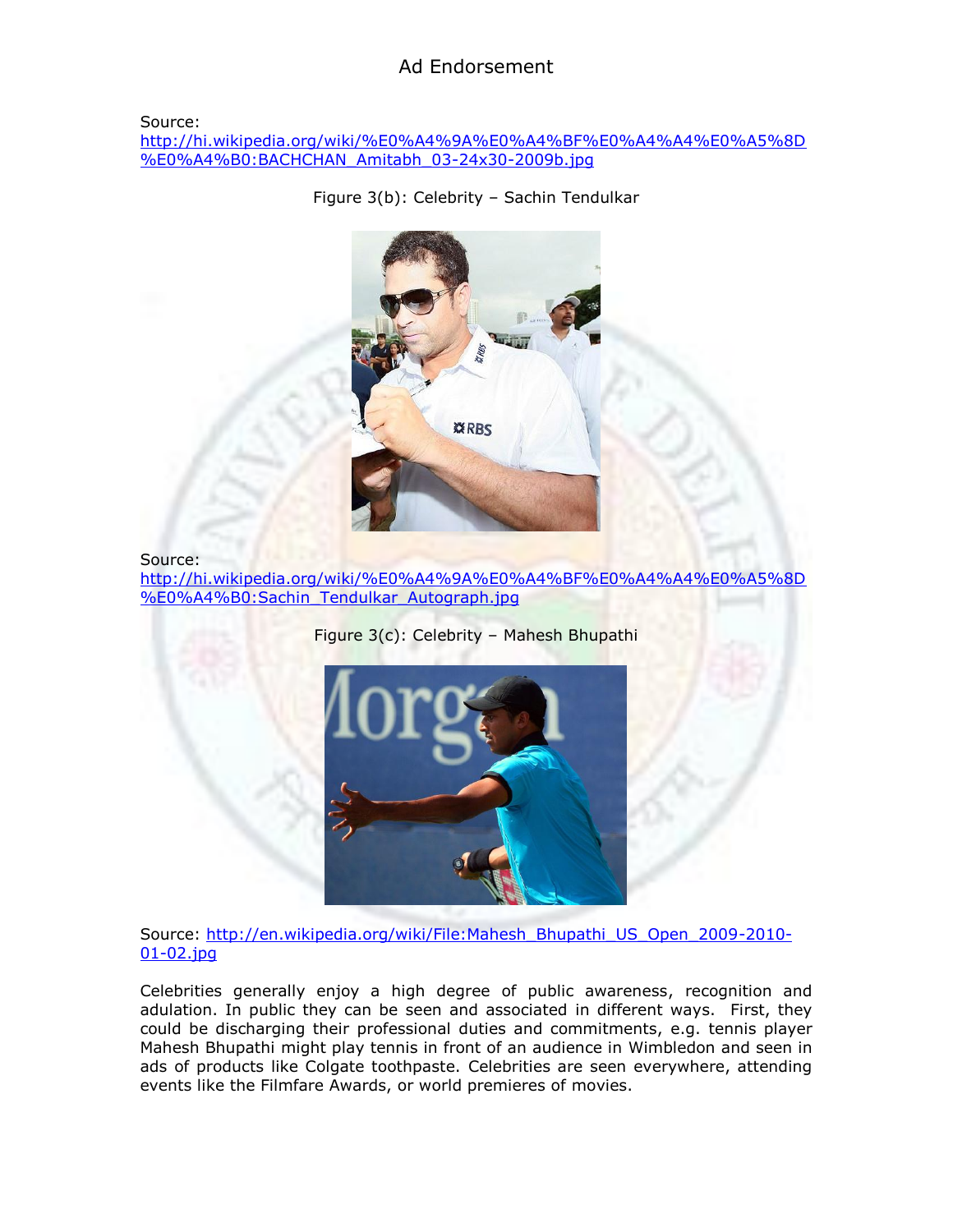In addition, they are seen and heard in various print and audio visual media, and the tabloids that snoop around hoping to into get into the 'private life' of celebrities (e.g., news channels covering actor Saif Ali Khan's tiff in a Delhi Hotel).

They could be associated with charity events or inauguration of retail establishments or social events. Shilpa Shetty, the film actress was seen attending aarti at the Kumbh, Allahabad in the last week of January 2013 is a good example. Last but not the least, celebrities appear in ads and can be seen promoting various products and services. See Salman Khan saying "Maa Kassam Bahut Mazboot Hain" for Relaxo footwear on TV.

#### **CEOs as endorsers**

Instead of celebrities, CEOs can be used as spokespersons. Internationally, for Virgin, Richard Branson appears in most corporate ads. Closer home Vijay Mallya appeared extensively in Kingfisher Ads.



Figure 4: Celebrity – Vijay Mallya

Source:<http://en.wikipedia.org/wiki/File:Vijaymallya.jpg>

Highly visible CEOs are a major asset. A brand like MDH Masale has Mahashay Dharampal appearing in all TV ads since the company took to advertising on TV. Of late a lot of real Estate companies' campaigns have their CEOs appearing in media. Globally the late Steve Jobs associated with Apple computers, used to appear in ads featuring new product launches of Apple, especially the iPod launch.

#### **Expert Sources**

These range from physicians, charted accountants, financial planners to lawyers. Testimonial ads use these experts extensively. One example that comes to mind his famous astrologer Bejan Daruwalla supporting the use of certain branded gems. Another is the famed auto designer Dilip Chhabria's expertise utilized for technically analyzing new car launches.

Experts like the ones in the above examples are usually chosen because of the knowledge they have garnered through experience, training or study.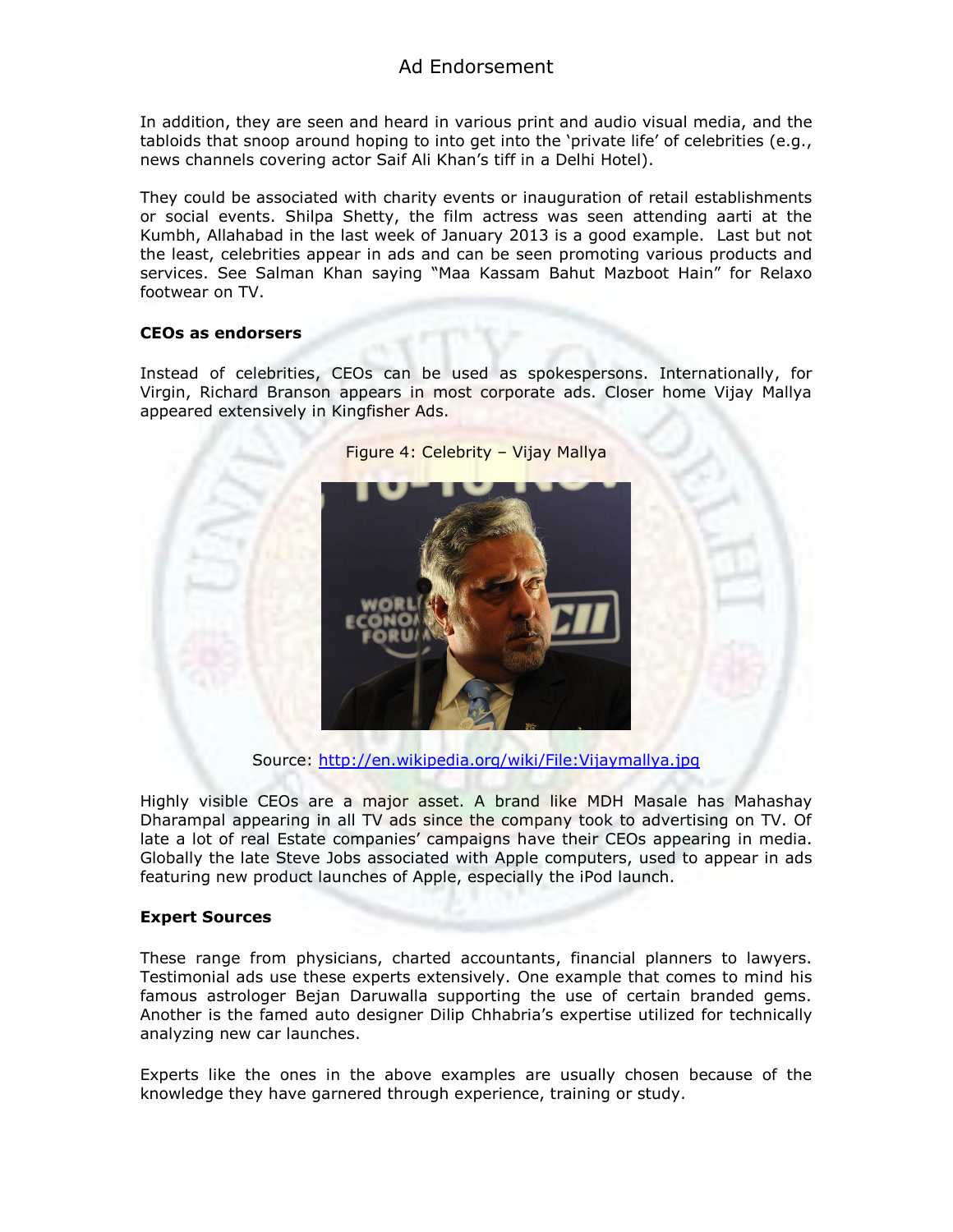Various organizations exist that certify the quality of products, by stamping their seals of approval for some products (Colgate Toothpaste), as done by the Indian Dental Association.

A seal of approval is a logo of such certifying organizations on the products' package or/and ad which indicates that the certifying organization certifies the benefits of usage or consumption of the product. In some cases, the organizations are paid by the product manufacturers, while in other cases the approval is given in the public interest.

#### **Non celebrity endorsers**

You had earlier read about the Lalitaji and Surf Campaign through which a regular person became a celebrity (later on she got to appear in a TV serial Udaan as the main protagonist)**.**

Figure 5: Click on the link below to see a picture of a 'Non-Celebrity Endorser'

Source: [http://1.bp.blogspot.com/-y8cQQzMY0-](http://1.bp.blogspot.com/-y8cQQzMY0-M/T45b6nKWUkI/AAAAAAAAE8k/CvkJ6ShRCsM/s320/Lalita%2Bji.jpg) [M/T45b6nKWUkI/AAAAAAAAE8k/CvkJ6ShRCsM/s320/Lalita%2Bji.jpg](http://1.bp.blogspot.com/-y8cQQzMY0-M/T45b6nKWUkI/AAAAAAAAE8k/CvkJ6ShRCsM/s320/Lalita%2Bji.jpg)

Advertisements that portray the person-on-the-street or boy/girl-next-door users include multiple people rather than a single person. This is done as the ad is likely to generate greater buzz where multiple people are used.

### **Value Addition 3: Case Study**

**Endorsement and Liril**

Click on the link below to read about the Liril case. Thereafter, answer the following questions:

Q. Find out more about the ad campaign. What do you think is the most endearing factor in the ad? Discuss with your peers

Q. What was the message given by the ad campaign? Also try to identify the target market the campaign was aimed at.

Q. In what category would you put the endorser? Source: [http://bellurramki18.wordpress.com/2006/09/01/remember-the-old-liril](http://bellurramki18.wordpress.com/2006/09/01/remember-the-old-liril-ad/)[ad/](http://bellurramki18.wordpress.com/2006/09/01/remember-the-old-liril-ad/)

Endorsers in the four categories discussed above are not mutually exclusive. Research has revealed that when non-celebrity endorsers are used continuously over a period of time, may make them celebrities in their own right. A very good example discussed earlier is Lalitaji in Surf Ad or the Pug that was shown in the Hutch ad. Also some individuals could be promoting more than one category of product as seen from the figure above.

Tata Steel in its campaign 'Ispat Bhi Hum Banate Hain' two decades back featured its own employees. Regular people appearing in ads have become a regular feature since there is a higher cost associated with the other categories.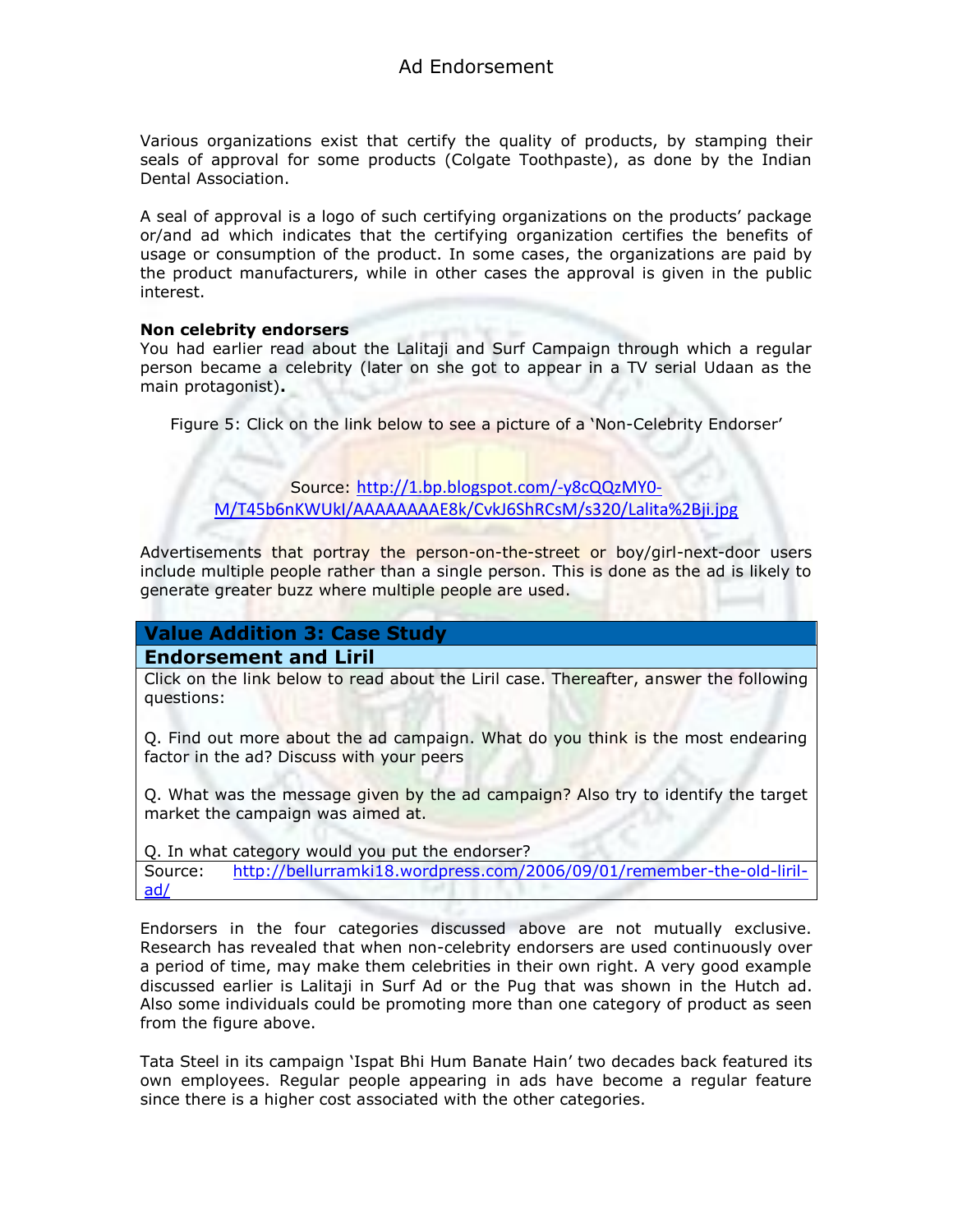Another reason is the overexposure and overuse of celebrities. In addition, the positive impact of the celebrity is not as strong as it used to be earlier.

The use of a Celebrity nowadays has become a shortcut to get the consumer's attention and make efforts to retain him/her in a short span of time.

Figure 6: Click on the following links to view the pictures of Lux Celebrity. Lux was the first product to cash in on celebrity power.

Source[:http://2.bp.blogspot.com/\\_zfDuy4-yDB8/SSpEsexsN-](http://2.bp.blogspot.com/_zfDuy4-yDB8/SSpEsexsN-I/AAAAAAAABxc/pU3vJ3HS0Dk/s800/zeenat_aman_lux_ad_1970s.jpg)[I/AAAAAAAABxc/pU3vJ3HS0Dk/s800/zeenat\\_aman\\_lux\\_ad\\_1970s.jpg](http://2.bp.blogspot.com/_zfDuy4-yDB8/SSpEsexsN-I/AAAAAAAABxc/pU3vJ3HS0Dk/s800/zeenat_aman_lux_ad_1970s.jpg)

and

http://2.bp.blogspot.com/ 9c2841q7u c/Sl7vbKQ13ZI/AAAAAAAACuI/3aAlcXbe-[D4/s320/zeenat\\_aman\\_lux\\_ad\\_1980s.jpg](http://2.bp.blogspot.com/_9c2841q7u_c/Sl7vbKQ13ZI/AAAAAAAACuI/3aAlcXbe-D4/s320/zeenat_aman_lux_ad_1980s.jpg)

### **6.1 The Impact of Celebrity on Brands**

Branded products are seen and sold a lot more, as the evolved consumers of today are likely to buy them. Brands aid consumers in making choices and judgments. Successful branding today is all about influencing the decisions taken or to be taken by current and future consumers, i.e., the way consumers perceive or see the product, and brands. This is where the role of a Celebrity becomes all the more important. He/she tries to manipulate the purchase intention of a customer by promoting the endorsed brand through advertisements that show him speaking positively about the product or using the product. Recall Salman Khan the actor and Revital brand where he says that 15-20 saal se Revital kha raha hoon.

Figure 7: Click on the link below to see a diagram showing the importance of Celebrity Endorsement

Source:<http://www.tamindia.com/Mailer/celebs/H12010/graph/1.jpg>

Figure 8: Click on the link below to view a diagram Relative Endorsements by Popular Celebrities

Source:<http://www.tamindia.com/Mailer/celebs/H12010/graph/2.jpg>

Figure 9: Click on the ;link below to see the top 10 product categories using Celebrity Endorsement on TV

Source:<http://www.tamindia.com/Mailer/celebs/H12010/graph/3.jpg>

Figure 10: Click on the link below to view an image of top brands endorsed by celebrities on TV

Source:<http://www.tamindia.com/Mailer/celebs/H12010/graph/4.jpg>

### **6.2 The Need to Use Celebrities**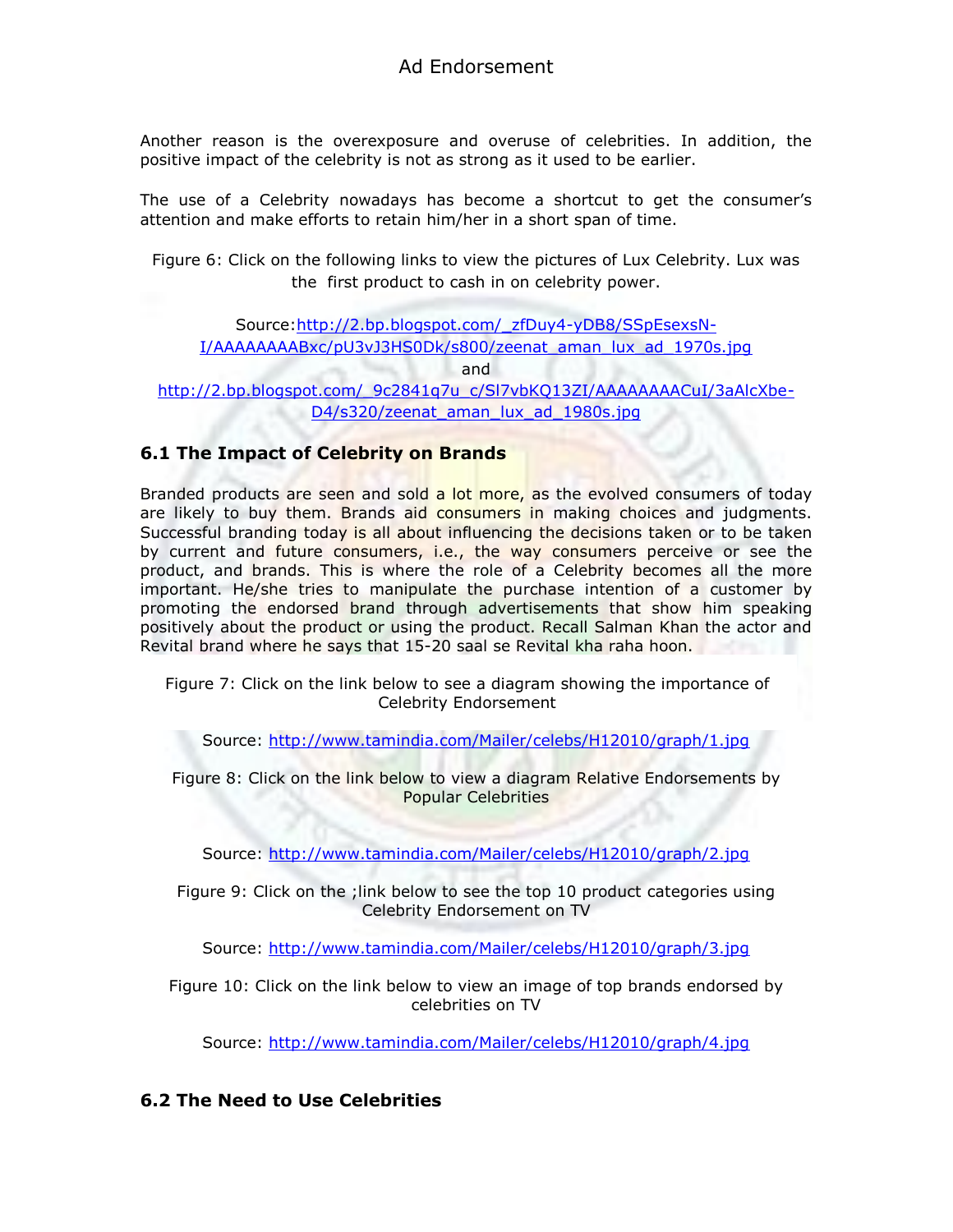A lot of people believe that most products cannot be sold without the celebrity touch. They are the ones who have come up with the theory of 'using celebs as crutches in the absence of an idea'. Nevertheless you should realize that for an ad to succeed, the idea has to be such that there is a sort of aura around it - in other words something away from the routine, the ordinary.

Celebrities are able to attract attention towards them. Right from the late Michael Jackson to Aamir Khan's association with Pepsi- celebrities have been making their presence felt in ads.

Advertising agencies need to ensure that the brand should not get overshadowed by the celebrity.

## **Value Addition 4: Video**

**Celebrity Comparison**

Click on the links below to view videos on Pepsi advertisements featuring the late Michael Jackson and Aamir Khan. In your opinion who would have had a better impact in India? Why? Discuss with your peers.

Source: [www.youtube.com/watch?v=d8yoxVhzHUc](http://www.youtube.com/watch?v=d8yoxVhzHUc) [www.youtube.com/watch?v=bsbkZywWt70](http://www.youtube.com/watch?v=bsbkZywWt70)

### **Value Addition 5: Activity**

**Impact of Celebrity**

Fans idolize celebrities, so advertisers hope this adulation will get transferred to the brand. Does it really happen?

A few instances are presented before you. Discuss with your peers the impact the celebrity has on the viewer in the following cases:

- Ram Kapoor featuring in Vim
- Shah Rukh Khan promoting Hyndai i10
- Amitabh Bachchan in Boroplus
- Abhishek Bachchan in Idea
- Aishwarya Rai in L'Oreal
- Sakshi Tanwar in Vim
- Sridevi in Vanish
- Aamir Khan promoting removal of Malnutrition
- Amitabh Bachchan, the brand ambassador for Gujarat
- Madhuri Dixit in Expert Dishwash Bar

### **6.3 The Current Scenario**

Fears are often expressed that advertisers as well as advertising agencies sometimes get carried away as their objectives and goals get blurred. Benetton has never been too far away from controversy throughout its association with advertising.

Attention spans are becoming extremely short as the media environment becomes more and more cluttered and segmented. The number of brands far exceeds the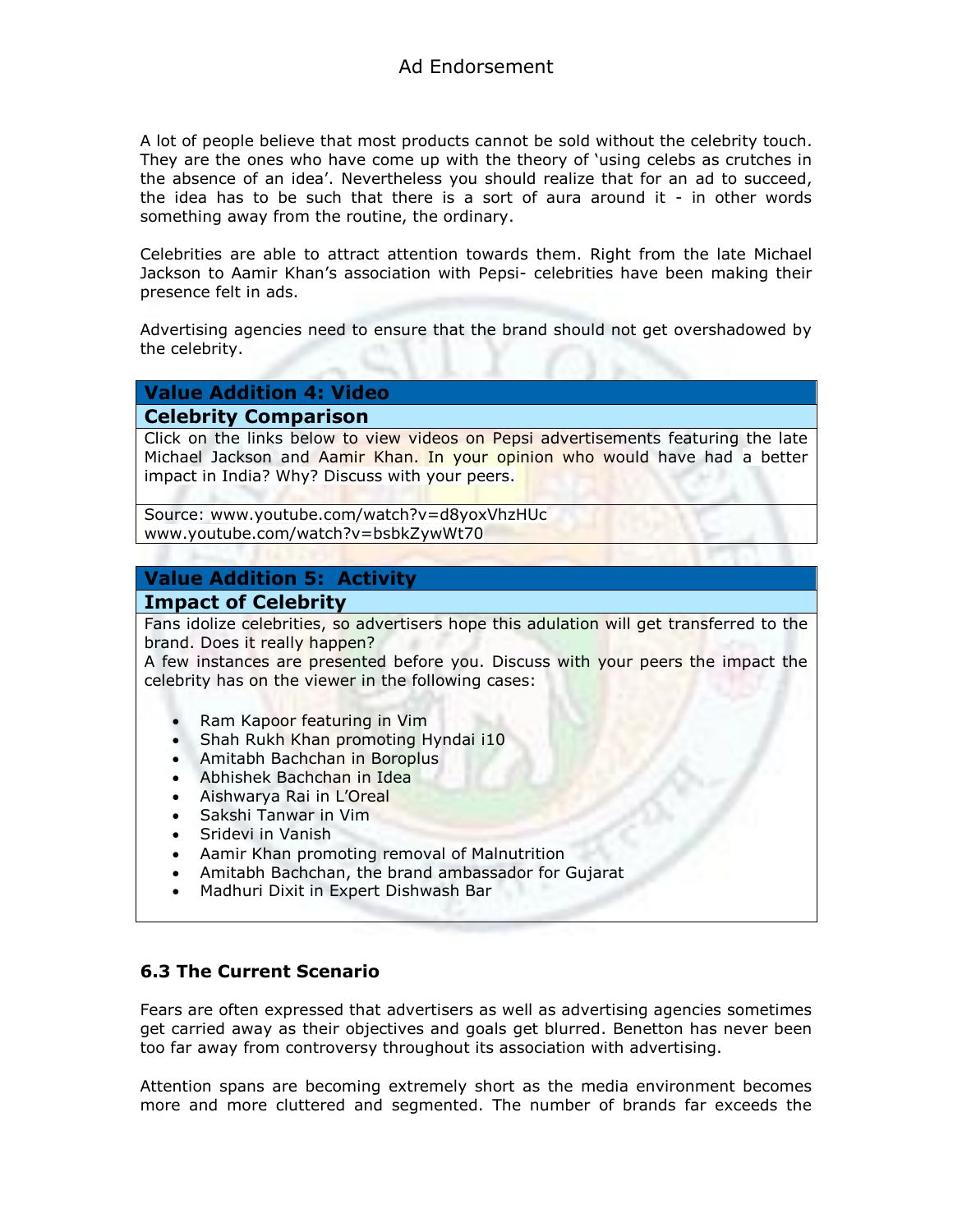number of ways through which the message delivery takes place such as TV, radio, print, internet, mobile. So making one's presence felt is becoming increasingly tough.

In such a scenario, a celebrity comes as a breath of fresh air. For a newly launched product, it provides immediate brand recognition. For the established brand, it is an opportunity to create and nurture long lasting linkage with the consumers.

Figure 11: Click on the link below to view an image of Catherine Zeta-Jones endorsing the brand 'Elizabeth Arden'

#### Source:

#### [http://images.teamsugar.com/files/upl1/2/20652/17\\_2008/zetajones.xlarger.jpg](http://images.teamsugar.com/files/upl1/2/20652/17_2008/zetajones.xlarger.jpg)

A representative of Euro RSCG (A reputed ad company) says "among the major plus points of using a celebrity is that there is instant recall. A celebrity is a brand in itself and if properly used, the brand value of the product will increase due to the value of the celebrity"

Hence companies are willing to pay anything between 50 lakhs to 8 crores for their targeted celebrity. According to the COO of Saatchi and Saatchi "Most celebs by virtue of the work they have done, are associated with certain values and often these values can be aligned with the values of the brand. The power of the association is built on the plank for the brand value"

#### **6.4. Celebrity – Brand Matchup**

Interesting as it sounds, how do you like the idea of Salman Khan promoting Relaxo footwear?

Figure 12: Click on the link below to view an ad showing Salman Khan promoting Relaxo Footwear

Source: [http://www.adgully.com/image/51130\\_salman-khan-relaxo.jpg](http://www.adgully.com/image/51130_salman-khan-relaxo.jpg)

Hema Malini promotes the benefits of Kent RO water purifier. Does it carry a lot of believability?

Figure 13: Click on the link below to see an ad showing Hema Malini promoting Kent RO Water Purifier

Source:<http://khabermedia.com/userfiles/hema%20kent.jpg>

In the same breath, what about her testimony for Malabar Gold and Diamond Jewelry?

On the other hand there is likeability about Salman Khan talking about Revital as he is above 45 years of age.

Figure 14: Click on the link below to see a picture showing Salman Khan promoting Revital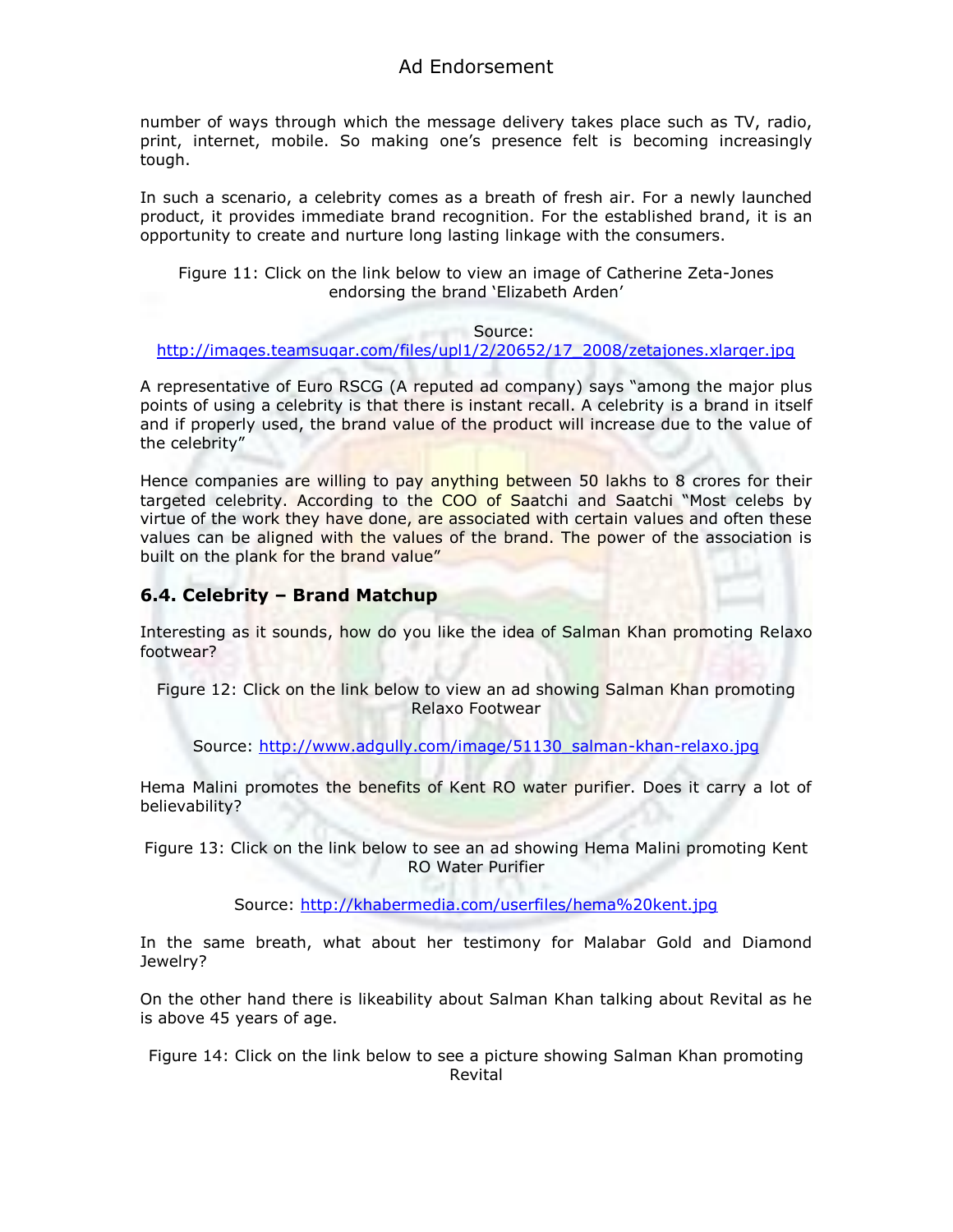#### Source: [http://writers-pavilion.com/wp-content/uploads/2012/11/Revital-](http://writers-pavilion.com/wp-content/uploads/2012/11/Revital-300x213.jpg)[300x213.jpg](http://writers-pavilion.com/wp-content/uploads/2012/11/Revital-300x213.jpg)

#### **Value Addition 6: Video**

#### **Saina Nehwal – An Ambassador For A Pain Relieving Product**

Click on the link below to watch a video of Saina Nehwal as an ambassador for a pain-relieving product.

Does this make Saina Nehwal an effective endorser for Fast Relief ointment? Why?

She is known as an outstanding badminton player who has brought laurels to the country. Her profession ties in very well with the pain relieving product that she endorses. This indicates that there has to be a matchup between the celebrity, the intended audience/viewer and the product/service being communicated.

Source:<http://www.youtube.com/watch?v=L2kOZI5I5WY>

## **Value Addition 7: Activity**

#### **Endorser Match Up**

Think of some other products other than those listed here where there appears to be perfect match between the product/service. Why? Discuss with your peers.

Hint: Narain Karthikeyan and Speed from Bharat Petroleum

In case a celebrity is used to enhance the brand image it is important that the celebrity matches the product. A good brand campaign idea is the result of perceived link between the celebrity and the message (as seen by the recipient of the message). Association with celebrities results in increased attention, recall and positive attitudes towards the subject to the presence of a good idea and the fact that there is a harmonious fit between them and the brand.

#### **6.5. Disconnect In The Values**

If the choice of the celeb is made in a hurry and without too much thought, then the creative team has to take the blame of creative bankruptcy. 'For certain categories like high priced, big ticket items like cars, one can understand the use of celebs, for the rest it looks ridiculous' says Ranjan Kapur, now Chairman, Bates India. Case in point is that of Big B endorsing Parker Pens or Big B shown promoting the use of Boroplus.

A brand fit vis-a-vis the celebrity has become very important nowadays. The celebrity's personality should fit in harmoniously with the perceived values that get attached or visualized with the brand. Thus younger celebs are more likely to be associated with products like banking or insurance although Amitabh Bachchan has very successfully handled these kinds of products.

So when advertisers want to associate their ad campaign with celebrities, they should keep in mind the essential characteristics of their brand. "Sometimes when we are in doubt or we don't know enough about the celeb, we conduct studies e.g.,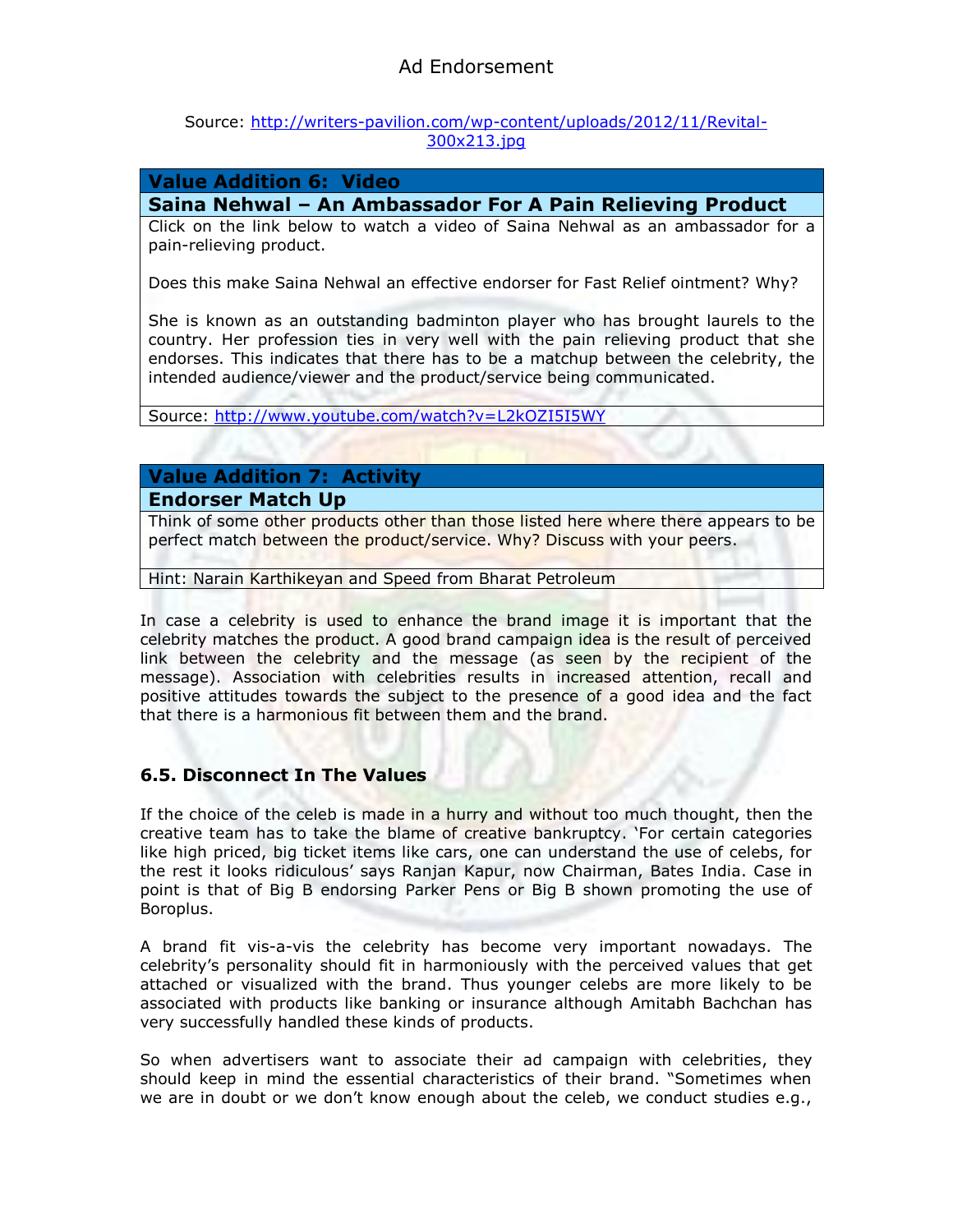we were looking to promote our product in AP. We homed in on Telugu star Pawan Kalyan after research" Arjun Srivastsava, EVP Pepsi.

### **Value Addition 8: Video**

#### **Pawan Kalyan's as a Celebrity**

Click on the link below to view the video.

Do some background research on Pawan Kalyan. Why do you think Pawan Kalyan was hired? Do you think some other well-known Tollywood celebrity would have been as effective?

Source: [www.youtube.com/watch?v=JBy7YzIenAw](http://www.youtube.com/watch?v=JBy7YzIenAw)

As per Prasoon Joshi "They do work. Celebs can create quite an impact and build an equation with the customers, but celebs are not gods. When you sign a celeb you are basically getting a bundle of talent. You've got to use it carefully and sparingly."

#### **Value Addition 9: Did You Know?**

**First Broadcast Ad**

The first television ad was broadcast in the US on July 1,1941 Source: [http://en.wikipedia.org/wiki/Television\\_advertisement](http://en.wikipedia.org/wiki/Television_advertisement)

Advertisers get in touch with Celebrities as they are desirous of making money by selling the products advertised. Media heads want involvement of Celebrities in their projects as they have link the use of celebrity to increased audience attraction, Film Makers look at them as assured investment with adequate returns in their projects, Marketers use Celebrity endorsements as a short cut to increased exposure and branding of their products trying to achieve their predetermined objective of increased sales. Television Programs that feature guest appearances from Celebrities in various TV shows has become the order of the day today to retain their TRPs or to increase them to build their audiences and Event Management Companies look forward to Celebrity association to attract media attention and increase their revenues as result thereof.

#### **Value Addition 10: Activity**

**Celebrity for a Non-Sport Vs. a Sport Event**

Imagine an event to be hosted in your city or locality related to a carnival. Which kind of celebrity would you rather have as promoter for the event? Why? Would it be any different if it were a sports event? Why/Why not?

#### **Value Addition 11: Activity**

#### **Choice of Endorser**

Prepare a list of companies that have sports personalities as celebrities. Compare brands featuring cricket personalities versus other sports personalities

## **Value Addition 12: Activity**

### **Brand-Celebrity Compatibility**

Click on the two links given below to view the ads of Dish TV and Kurkure.

Look at the two brands and their endorsers in the pictures. Who do you think makes a better fit? Why?

Discuss your opinion with your peers.

Source: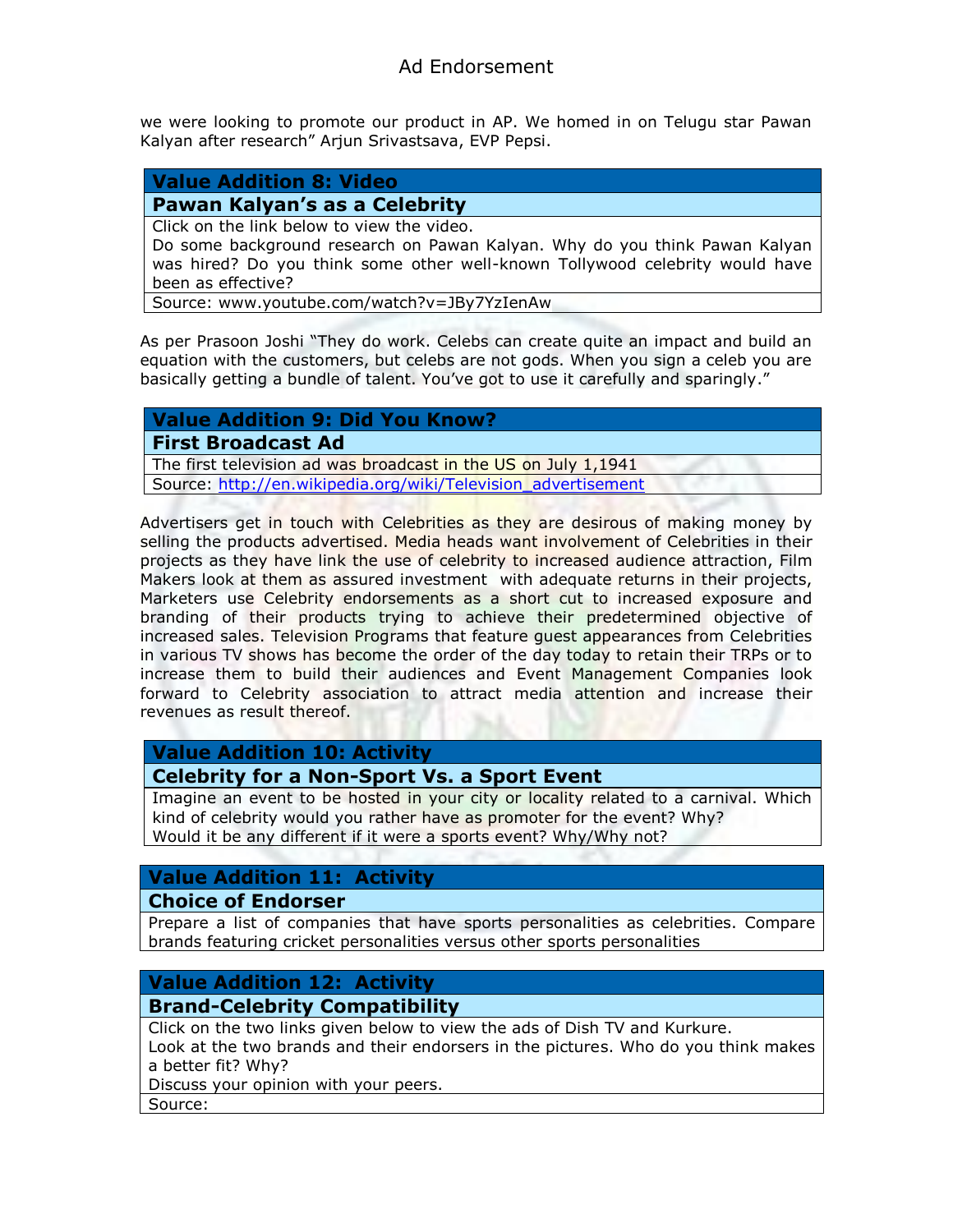1.<http://img269.imageshack.us/img269/6342/dishsrk2.jpg> 2. [http://3.bp.blogspot.com/-](http://3.bp.blogspot.com/-41pwgUR2Q9s/UPpk2c2NOjI/AAAAAAAAH0M/RmnL_V3LYOY/s1600/Kurkure-Juhi-796998.jpg) [41pwgUR2Q9s/UPpk2c2NOjI/AAAAAAAAH0M/RmnL\\_V3LYOY/s1600/Kurkure-Juhi-](http://3.bp.blogspot.com/-41pwgUR2Q9s/UPpk2c2NOjI/AAAAAAAAH0M/RmnL_V3LYOY/s1600/Kurkure-Juhi-796998.jpg)[796998.jpg](http://3.bp.blogspot.com/-41pwgUR2Q9s/UPpk2c2NOjI/AAAAAAAAH0M/RmnL_V3LYOY/s1600/Kurkure-Juhi-796998.jpg)

A few aspects that help to increase compatibility between the celebrity and brand image are:

- Celebrity's fit with the brand helps to enhance attention to the ad as well as the product
- Celebrity—Target audience match aids awareness of the product as in the case of Amitabh Bachchan and Reid and Taylor Suiting
- Celebrity associated values help the brand to enhance its image in the minds of the prospects
- Costs of acquiring the celebrity, where low, will result in cost savings which can be used in other kinds of communication campaigns
- Celebrity—Product match has to be there and has already been explained earlier
- Celebrity controversy risk as in the case of Tiger Woods and his marriage problem and near separation as a result thereof or Louis Armstrong and Doping might lower the image of the brand associated with the celebrity in question
- Celebrity popularity is directly proportional to the number of associations of brands e.g., a recent survey revealed that Mahendra Singh Dhoni is endorsing the maximum number of brands
- Celebrity availability leads to increasing offers by a wide variety of brands Celebrity physical attractiveness in case of the late Dara Singh who was invariably associated with some products related to strength and/or durability

### **Value Addition 13: Pause & Think**

### **Use of Celebrity for Struggling Brands.**

Do you think use of celebrities is the wonder drugfor struggling brands? Discuss your opinion with your peers.

#### **Selection of Celebrity – The TEARS Model**

The selection is in fact a collaboration, from which both the company and the Celebrity gain.

There are various scientific ways in which the right Celebrity is selected

- **Trust won by the celebrity:** For example -Amitabh Bachchan who is a symbol of trust; promoting a leading Bank
- **Expertise of the Celebrity:** For example –Hafeez Contractor the famous architect endorsing the construction by a certain company
- **Attractiveness:** For example Tennis player Roger Federer who earns millions of dollars per year through brand endorsements.
- **Respect:** For example–Aamir Khan talking about removing malnutrition campaign.
- **Similarity:** For example a child artist promoting a milk or biscuit brand.

Cashing in of celebrity appeal has been going on for a very long time. Be it in products or services, more and more brands increasingly trust the mass appeal of celebrities. As soon as a new face rises and comes forth in the popularity charts, advertisers compete to be the first to associate him/her with their brand. The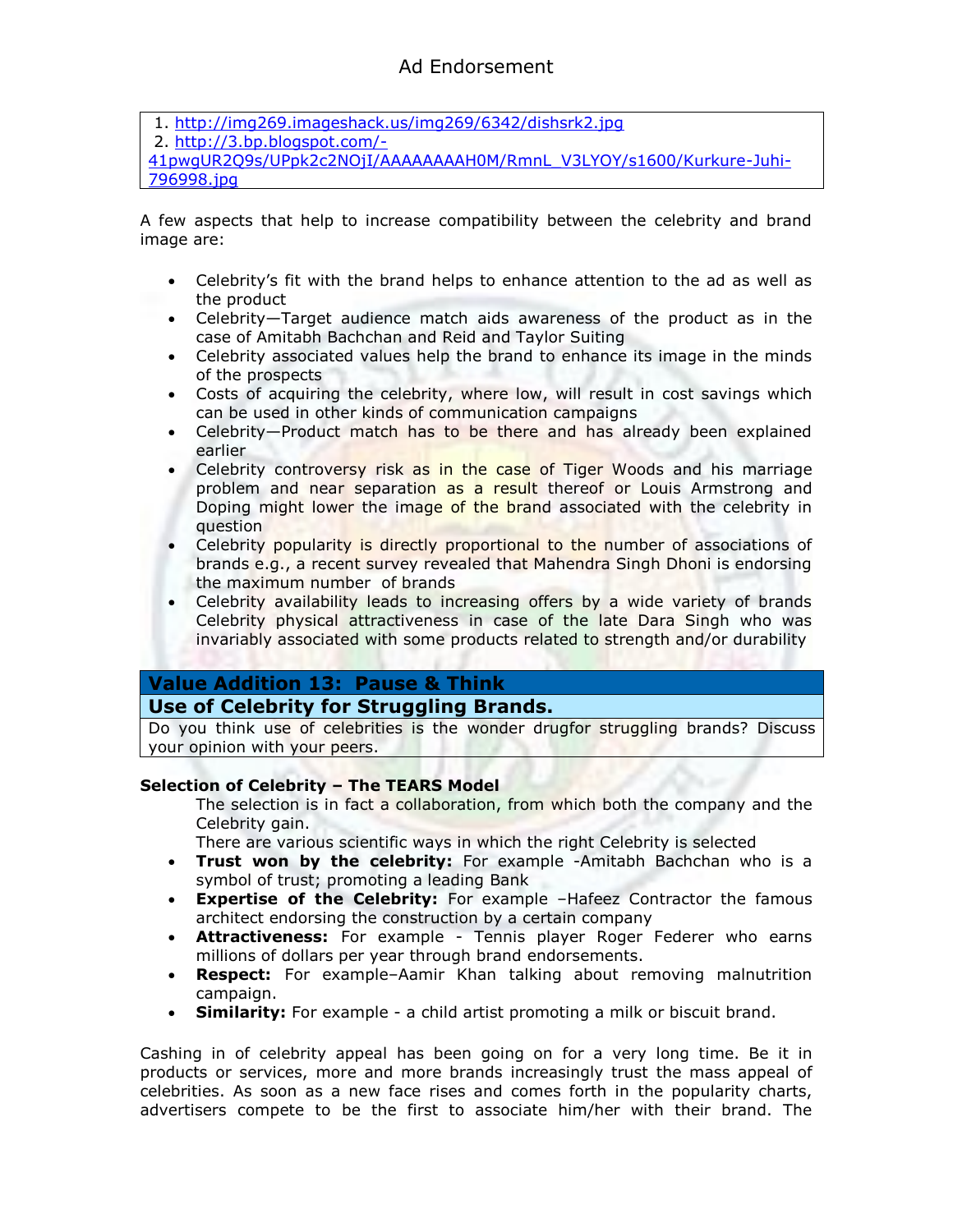increasing number of brand endorsements of Saina Nehwal esp. after Olympics and Virat Kohli after his performance in 2012 in a matter of a few months is a case in point to think about. Celebrity endorsements can be rightly justified by the following benefits that get tagged with the brand:

 **Establishment of Credibility**: Approval of a brand by a star creates and nurtures a sense of trust for that brand among the target audience- this is especially true in case of new products. An apt example is the Shah Rukh-Santro association which got extended to the i10campaign as well.

The same may not work as successfully for established product/service brands.

#### **Value addition 14: Pause & Think**

#### **Credibility of a Celebrity establishes credibility for the Product or Brand**

The belief is that the appearance of SRK led to an increase in the sales of Santro. Do you agree? Why or why not? Discuss your opinion with your peers. Source:<http://www.youtube.com/watch?v=BpbdCSftuqY>

- **Psychographic Aspect**: Fans best love and adore Celebrities and advertisers use stars to cash in on these feelings to sway the fans towards their brand
- **Demography:** Different stars appeal differently to various demographic segments (age, gender, class, geography etc.)
- **Mass Appeal**: Some stars have a universal appeal and therefore prove to be the best option to generate interest among the masses
- **Ensured Attention**: Association with celebrities ensures greater attention of the target group to the brand being advertised
- **PR coverage**: Another reason for using celebrities is that a number of advertisers perceive that celebrities get a higher coverage by PR
- **Higher degree of recall**: Viewers associate the personalities of the celebrity with the brand thereby increasing the recall value. e.g., Juhi Chawla and Ezee Detergent Powder
- **Associative Benefit**: A celebrityseen/heard promoting a brand creates the impression that because the celebrity is benefiting from the brand, the consumer feels that he/she too will also benefit. Look at the ad where Salman Khan promoted Revital
- **Offsetting a tarnished image**: Cadbury India wanted to restore the consumer's confidence in its chocolate brands following the high-pitch worms controversy; so the company appointed Amitabh Bachchan for the job.
- **Putting life in a stagnant brand**: With the objective of infusing fresh life into the stagnant Chyawanprash category and staving off competition from various brands, Dabur India roped in Bachchan for an estimated Rs 8 crore

Amitabh Bachchan, as an endorser, from an overall perspective, is the perfect endorser. He fulfills all the FRED objectives, i.e., Familiarity (target market awareness, friendly nature, likeability, dependability and trustworthiness); Relevance (established link between the endorser and the product as well as between the endorser and the audience); Esteem (the polio endorsement, for example, is successful as the masses see him as a credible name-face-voice); Differentiation (in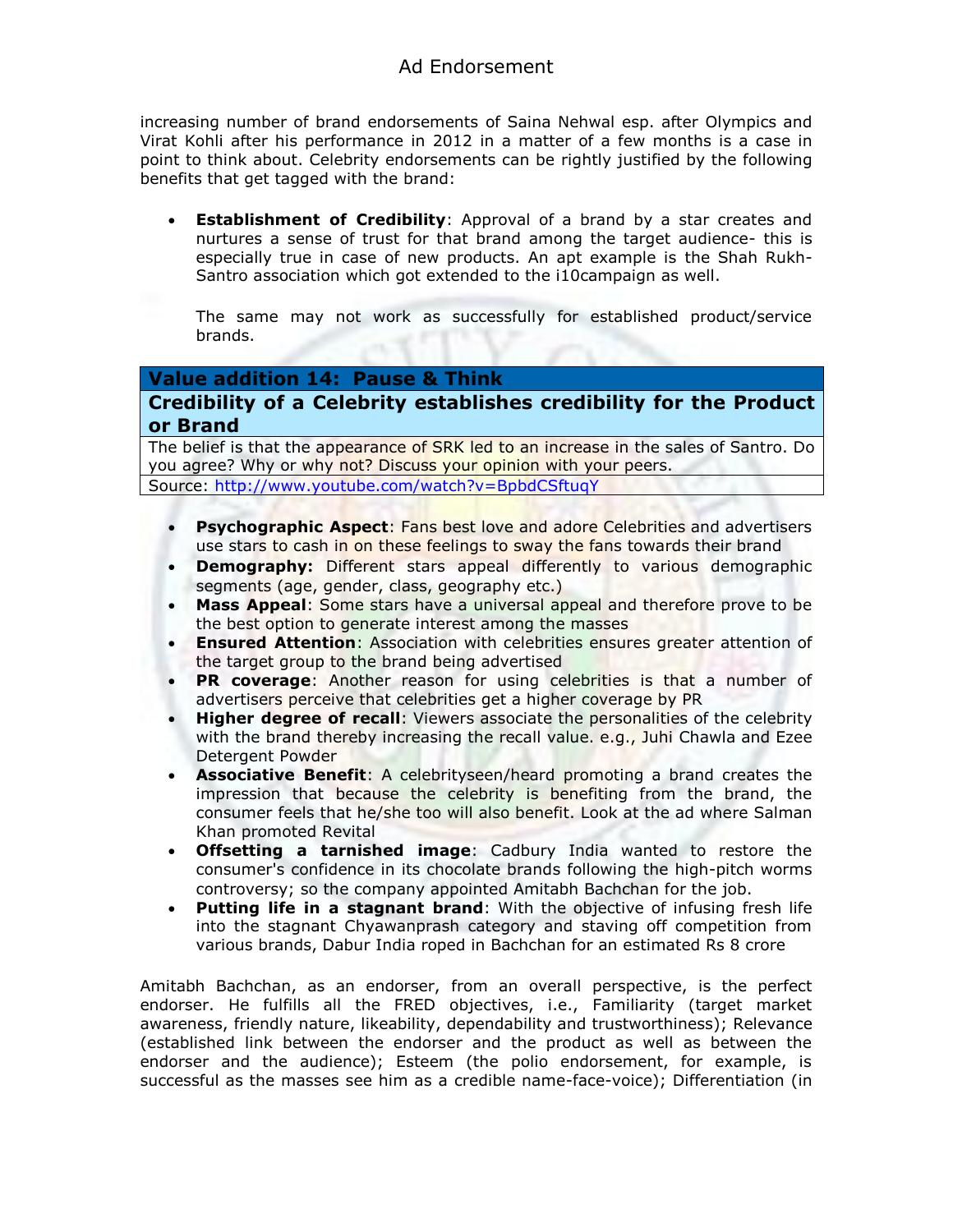all his projections, seen to be one among the masses, and yet he towers above them). His appeal transcends borders.

# **7. Issues in Endorsement**

A few issues the agency has to contend with:

- Can you recall the various brands that Sachin has endorsed over the years?
- Have there been times when you cannot distinguish one brand endorsed by Amitabh Bachchan from another?
- When was the last time you noticed the brand being advertised because of its features and not because of the good looks of a celebrity trying to sell it to you?
- Does the consumer think in categories and slot brands accordingly or is it one big maze of brands and saliency is dependent on 'recency (recent appearances of the celebrity in different ads)'? And finally, does it really help the brand?

This is a debate that has been going on ever since the wave of celebrity brand endorsements overran the Indian advertising industry. Ever since, the fine line between the brand and celebrity has blurred to an extent that one wonders whether it's the star projecting the brand, or vice versa. Case in point is the Aamir Khan-Innova ad, in which the star plays multiple roles. One would think that it was an Aamir Khan ad, not so much an automobile one. Or for instance, would anyone remember that Shah Rukh Khan endorsed a brand of ready-to-eat noodles Top Ramen. And in the celebrity clutter, chances are bright that the brand and category will become difficult to remember for the average consumer.

On the other hand, these same advertising gurus have given the common man (in this case woman) a face by introducing a Lalitaji, who displayed the image of the typical Indian woman for so many years. Then there was Digen Verma, a phenomenon no one had seen but everyone knew. And then there are brands like Fevicol, that don't need a face to get it noticed.

| <b>Value Addition 15: Video</b>                                              |
|------------------------------------------------------------------------------|
| <b>Frooti Digen Verma Advertisement</b>                                      |
| Do you think if a celebrity or a familiar face was endorsing Frooti it would |
| have had a better impact? Discuss with your peers.                           |
| Source: www.youtube.com/watch?v=kVcppyzogEE                                  |
|                                                                              |

Figure 15: Click on the link below to view a Fevicol Ad

Source: [http://www.myindiapictures.com/pictures/up1/2011/12/Funny-Fevicol-Ad-](http://www.myindiapictures.com/pictures/up1/2011/12/Funny-Fevicol-Ad-Poster.jpg)[Poster.jpg](http://www.myindiapictures.com/pictures/up1/2011/12/Funny-Fevicol-Ad-Poster.jpg)

The creative stands out so beautifully that the brand never needs to depend on one person to give it that boost.

But what happens in those instances when a legend is created by a brand? Take Vijay Mallya or Virgin's Richard Branson. A brand in himself who typifies the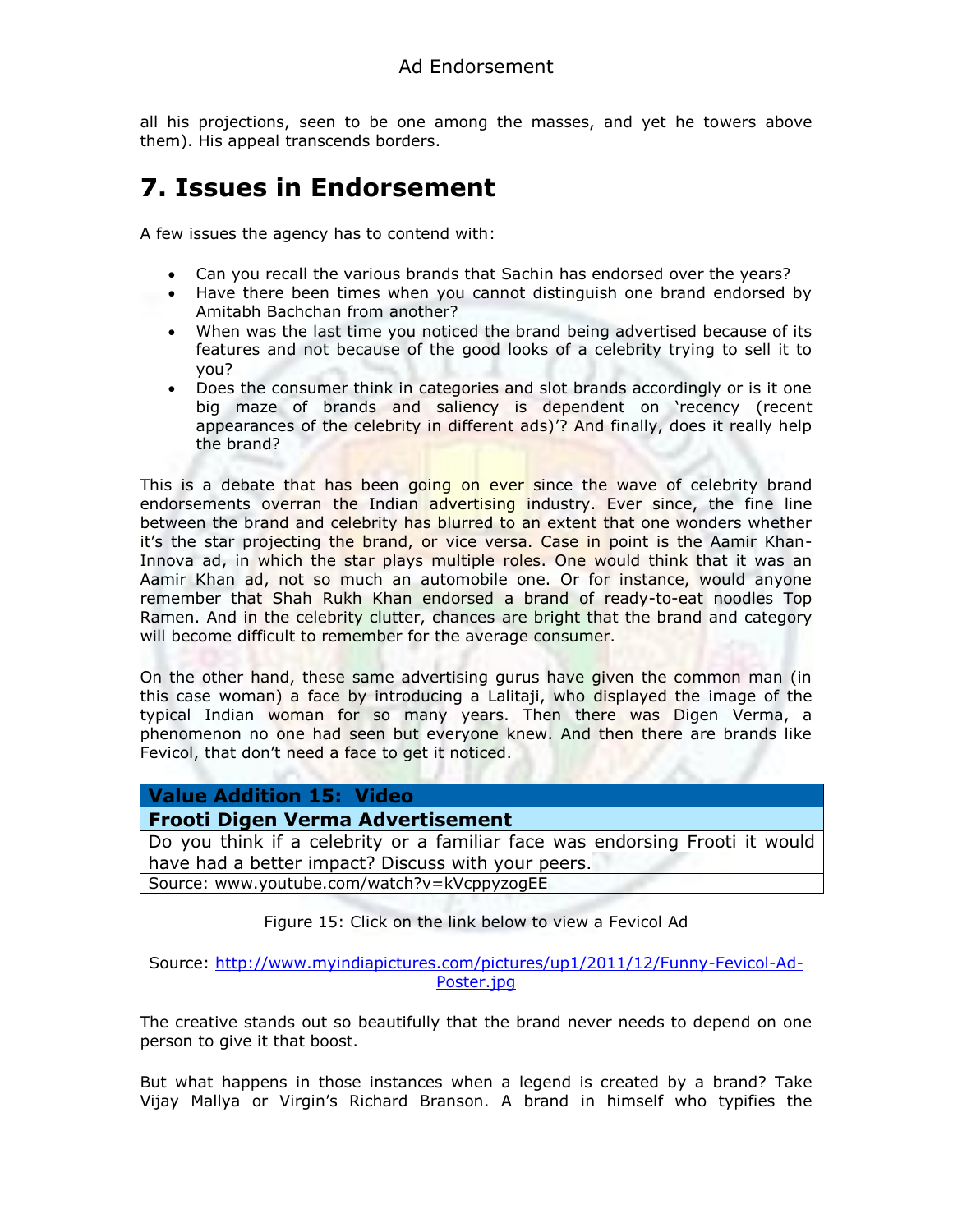personality associated with the brand—he's fun, exciting, intriguing yet challenging but he is not a brand unto himself.

Brands associated with a living legend, should focus on relationship building and brand building, as the brand is always bigger than any person, even a legend.

Of late, celebrities are given as directive by the client to the ad agency as they are seen as a short cut to quick brand exposure. Scripts are written exclusively for them. The recent ad about Sharukh and Hyundai i10 more than certifies this.

What clients and agencies forget is that if the celebrity is not integral to the brand and the storyline, he/she can stands out, leaving a very negative impact on the consumer's mind. The oldest reason for using stars in commercials is that it builds credibility for the brand. But does the consumer really believe that Shah Rukh drives a Santro? Or a Salman Khan using Relaxo footwear? Or a Hema Malini consuming water processed by Kent RO?

Research conducted by Subhash Kamath of Bates India that tracked consumer opinion on the 'relevance and effectiveness of celebrity advertising in building brands', urged "brands to focus on ideas". "Concluding that ideas, and not celebrities, build brands, the study identified the optimum celebrity 'fits' and the cases where celebrities overshadowed brand-building performance."

Whatever the reasons, the reality is that celebrities can—and do—play a major role in building brands.

## **8. Factors Affecting Choice of Endorsement**

However, there are the following factors that brand marketers need to bear in mind while choosing an ambassador:

**Celebrity Attractiveness:** In selecting celebrities, ad agencies consider various factors like friendliness, likability, physique and occupation.

**Creative execution:** Creative teams trying to come up with good workable copy should understand that it is the celebrity promoting a product and not vice versa.

**Personality:** As discussed earlier, the personality of the celebrity must match with the personality that the brand portrays or gets associated with. Thums Up had actor Akshay Kumar performing death-defying stunts (perceived to be an action heroadventurous and outgoing, who provides a lot of thrills and spills), which is a perfect fit between personalities of the brand and the star.

**Values & emotions:** Juhi Chawla, after marriage, is seen as the housewife promoting Kurkure or the use of Wipro Easy liquid detergent.

**Miscellaneous Considerations:** Other factors that need to be considered are cost, difficulty or ease of working with the celebrity, the number of other products/services that s/he is endorsing etc.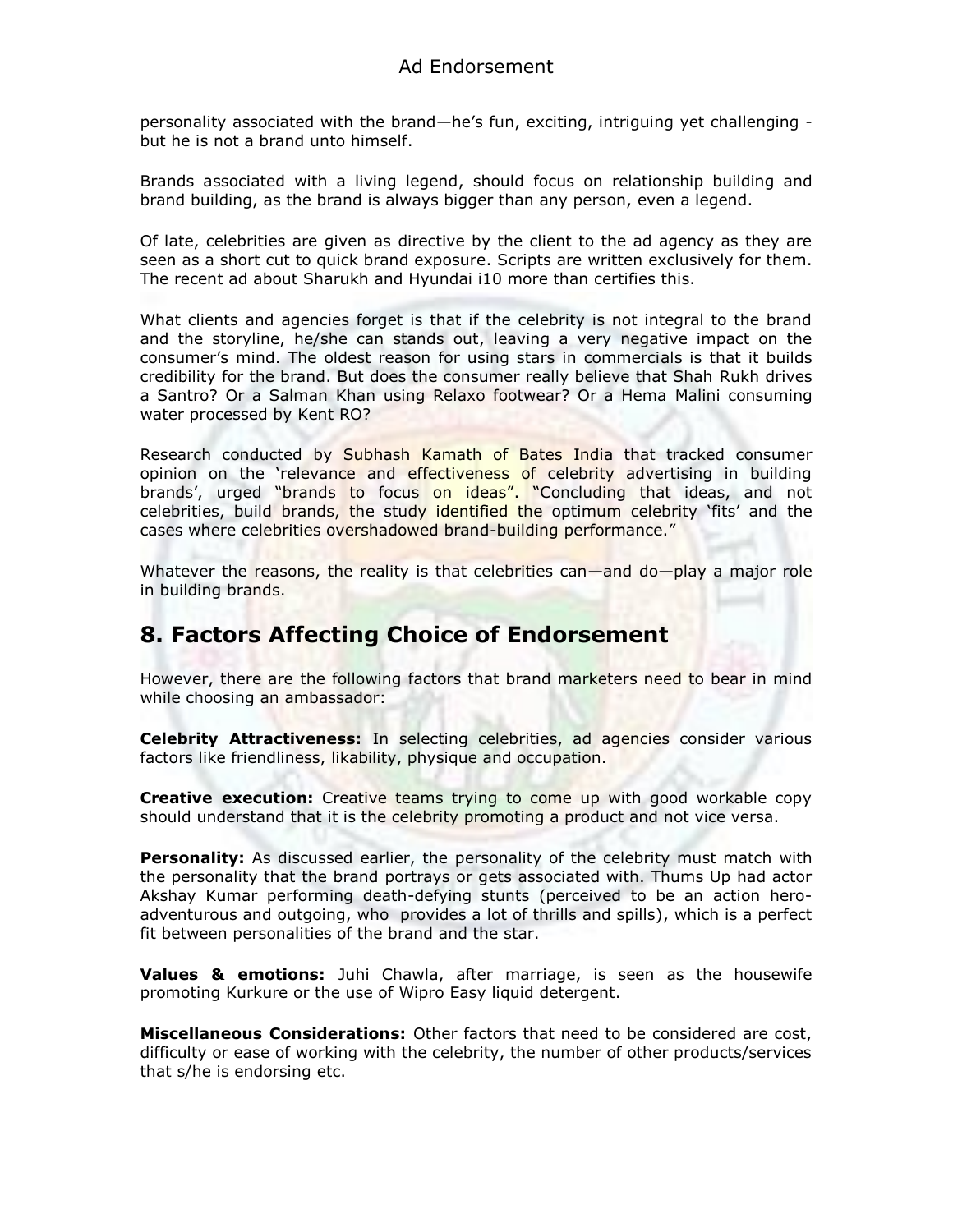Where a celebrity is overexposed i.e., endorsing too many products- his/her perceived value or likeability might suffer.

## **Summary:**

- Endorsing a product/service in an ad campaign adds a lot of trust to the product/service
- Despite the cost savings, celebrities are increasingly being used as mouthpieces by brands competing in today's cluttered media environment.
- There are several reasons for such extensive use of celebrities. Because of their high profile, celebrities may help advertisements stand out from the surrounding clutter, thus improving their communicative ability.
- Celebrities may generate a lot of PR for brands.
- But it would be unwise to consider celebrity endorsement as a remedy for all problems faced by advertisers
- If used effectively, celebrity endorsement makes the brand stand out, may increase brand recall and facilitates instant awareness. To achieve this, the marketer needs to be really disciplined in choice of a celebrity.
- CEOs, typical persons and experts are being used as cost effective yet impacting alternatives to celebrities
- Endorsers are selected based on individual's attractiveness, likeability, trustworthiness and/or expertise

## **Exercises:**

### **Short Questions**

- 1. Define the term celebrity.
- 2. Explain the term endorsement.
- 3. List the factors in choice of Celebrity.

#### **Long Questions**

- 1. Explain the factors that make Shahrukh Khan an effective endorser.
- 2. Identify two product categories where Mahendra Singh Dhoni would not make an effective endorser. Justify your school of thought.
- 3. If you are the brand manager for a Hair Coloring product and are looking for a celebrity to replace Aishwarya Rai as the endorser for that brand, who would you replace her with and why?

## **Glossary:**

**Adulation:** Flattery or excessive admiration

**Brand Ambassador:** A Brand Ambassador can be explained to be the one who is a spokesperson for the brand and not just appearing as a testimonial for the brand's benefits.

**Brand Image Strategy:** A creative advertising strategy through which the advertiser focuses on developing an image for a brand by associating it with symbols.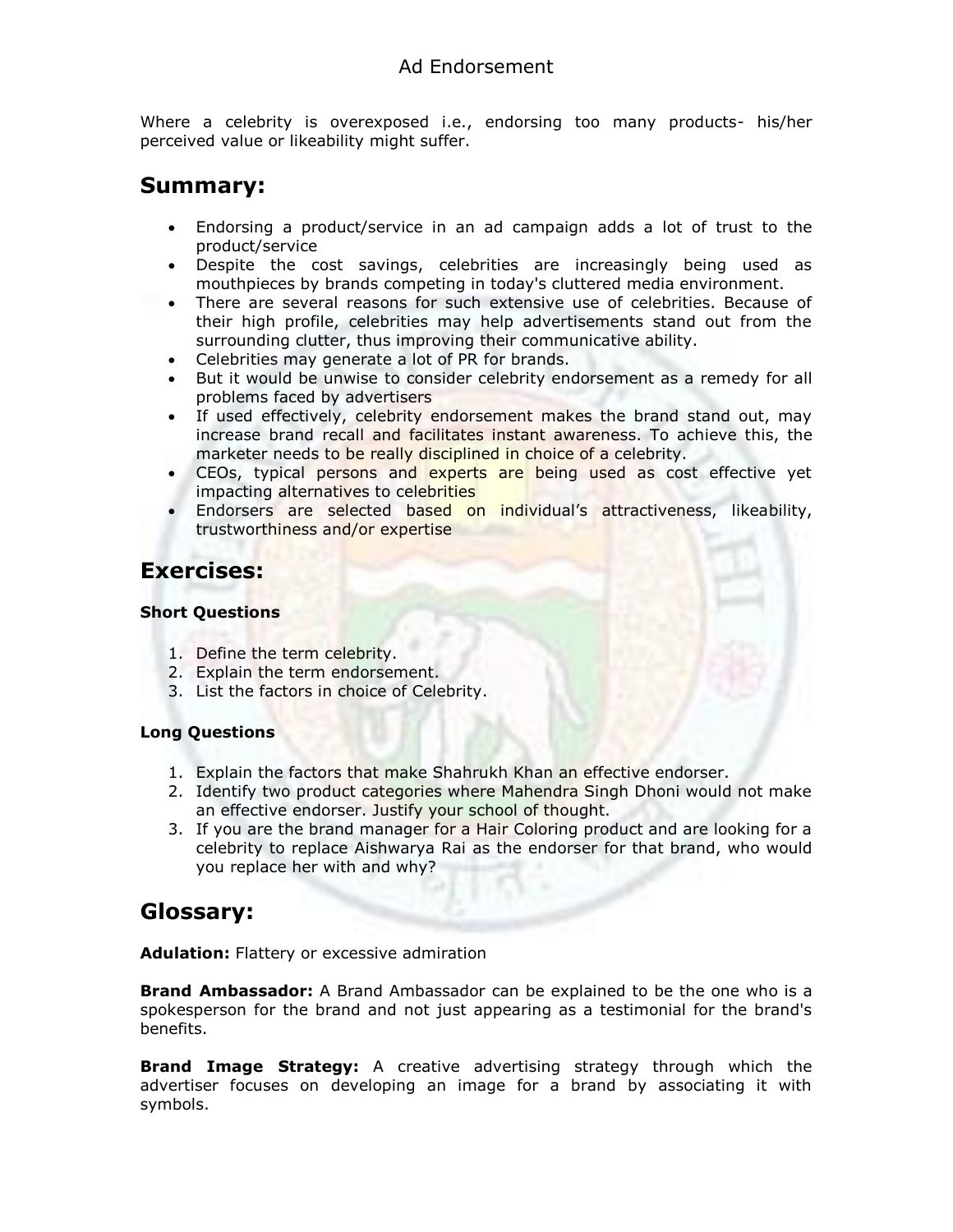**Cognitive:** The consumer's knowledge, thoughts and beliefs

**Conative:** A behavioral tendency to purchase a specific item

**Corporate Image Advertising:** a form of advertising that attempts to gain name recognition for a company, generating goodwill for it and its products

**Message Research:** A technique that tests the effectiveness of creative messages. It is also called as copytesting.

## **References:**

#### **1. Work Cited**

- Advertising Management by CL Tyagi and Arun Kumar
- Advertising Management by David A Aaker and John G Myers
- Advertising Management by Donald W Jugenheimer, Larry D Kelley
- Advertising Management: Text and Cases by Neil H Borden, Martin V Marshall
- It Pay to be personal: Baseball and Product Endorsements Newman Roberta, Nine Vol 12, No 1, 2003
- To catch a Tiger or Let him go: The Match Up Effect and Athlete Endorsers for sport and non sport brands, Koernig, Stephen K; Boyd, Thomas C. Sport Marketing Quarterly, Vol 18 No 1 March 2009
- [http://www.gq-magazine.co.uk/comment/articles/2012-10/26/us-election](http://www.gq-magazine.co.uk/comment/articles/2012-10/26/us-election-obama-romney-celebrity-endorsements)[obama-romney-celebrity-endorsements](http://www.gq-magazine.co.uk/comment/articles/2012-10/26/us-election-obama-romney-celebrity-endorsements)
- [http://www.dontpaniconline.com/magazine/radar/bizarre-celebrity](http://www.dontpaniconline.com/magazine/radar/bizarre-celebrity-endorsements)[endorsements](http://www.dontpaniconline.com/magazine/radar/bizarre-celebrity-endorsements)

#### **2. Suggested Readings:**

- Endorsements in Advertising: A Social Historyb[yKerry SegraveC](http://www.amazon.com/Kerry-Segrave/e/B001HPZDCM/ref=ntt_athr_dp_pel_1)elebrity Sells by Hamish Pringle
- The Celebrity Sell: Advertisers Use Black Celebrity Endorsers to Pump Up Sales. (Special Report) Alleyne, Sonia. Black Enterprise, Vol. 33, No. 2, September 2002
- The Bare Bones Of Advertising Print Design By Robyn Blakeman
- Basadur, M. (1995) Simplex: A flight to creativity, The Creative Foundation Education, Canada.
- Buzan, T. (1983) Use both sides of your brain, NY: E.P. Dutton, Inc., USA.
- De Bono, E. (1995) Serious Creativity, Harper Collins, UK.
- Dilts, R. B. (1991) Tools for dreamers: Strategies for creativity and the structure of
- innovation, Meta Publications, USA.
- Eberle, R.F. (1971) SCAMPER: Games for Imagination Development, NY: D.O.K., USA.

#### **3. Web Links:**